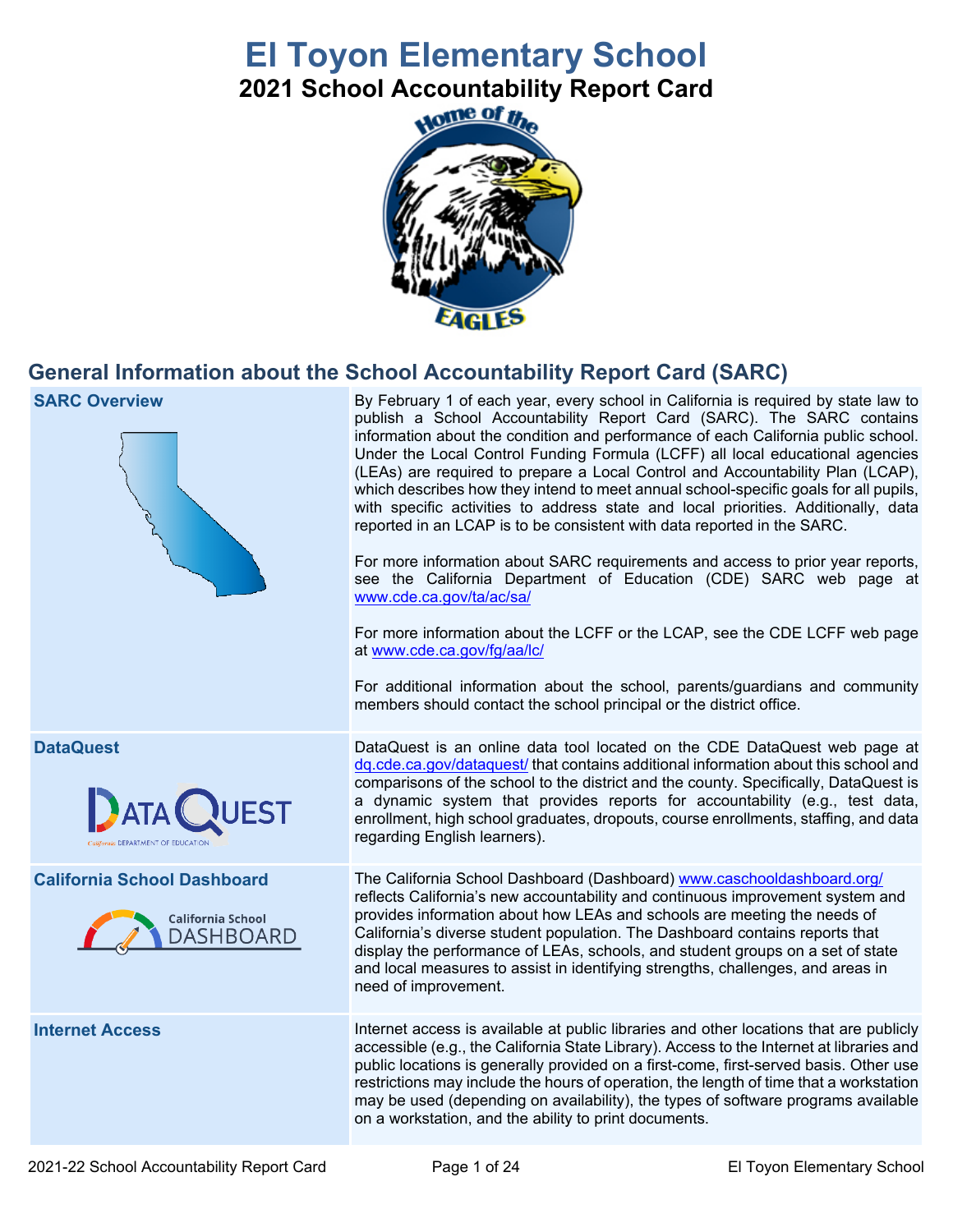#### **2021-22 School Contact Information**

| <b>School Name</b>                                 | El Toyon Elementary School |  |  |  |
|----------------------------------------------------|----------------------------|--|--|--|
| <b>Street</b>                                      | 2000 E. Division Street    |  |  |  |
| City, State, Zip                                   | National City, CA 91950    |  |  |  |
| <b>Phone Number</b>                                | $(619)$ 336-8000           |  |  |  |
| <b>Principal</b>                                   | <b>Bryan Vine</b>          |  |  |  |
| <b>Email Address</b>                               | bvine@nsd.us               |  |  |  |
| <b>School Website</b>                              | www.nsd.us                 |  |  |  |
| County-District-School (CDS) Code 37-68221-6038749 |                            |  |  |  |

| 2021-22 District Contact Information |                                 |  |
|--------------------------------------|---------------------------------|--|
| <b>District Name</b>                 | <b>National School District</b> |  |
| <b>Phone Number</b>                  | $(619)$ 336-7500                |  |
| Superintendent                       | Dr. Leighangela Brady           |  |
| <b>Email Address</b>                 | lbrady@nsd.us                   |  |
| <b>District Website Address</b>      | www.nsd.us                      |  |

#### **2021-22 School Overview**

El Toyon is located in National City. We offer a preschool through sixth grade program dedicated to developing the whole child. Our staff is committed to providing an enriching and challenging educational environment for all students. We invite you to learn more about our school by visiting our campus and seeing first hand our classrooms, programs, and dedicated staff.

School's Mission Statement and Core Values

The National School District is committed to developing successful learners NOW. To support that goal, we have developed the following core values.

- We believe that all students will learn
- We believe that student success is everyone's responsibility
- We believe that our community's cultural diversity enriches learning opportunities
- We promise a safe, nurturing learning environment
- We promise an active partnership with parents and community
- We promise a solid foundation in reading, writing, and problem-solving
- We promise a focus on individual student achievement

 character, responsibility, and pride. As a result, we will motivate students to become life-long learners, independent thinkers, We, the staff of El Toyon, provide a caring, positive, and challenging educational environment for our students while building problem solvers, and productive members of society.

#### Message from Principal, Bryan Vine

 elementary school years are the ideal time to lay a strong foundation in the arts, social studies, science, physical education, incorporating Common Core Standards into their everyday lessons. Our dedicated and enthusiastic teachers and staff truly do At El Toyon School, we believe that children deserve the best education possible. We hold strong beliefs about the importance of educating our students and providing them with an inspiring, safe, and challenging environment. Our staff strives for excellence in all areas, and is motivated to support, nurture and provide our students with high quality education in the core areas of reading and math; we believe our students will not succeed in life without those crucial skills! We also believe that the and character education. Our teachers continue to refine their teaching practices through data team collaborations and "Whatever it Takes" to make sure our students are attaining the skills that will prepare them for college and future careers. We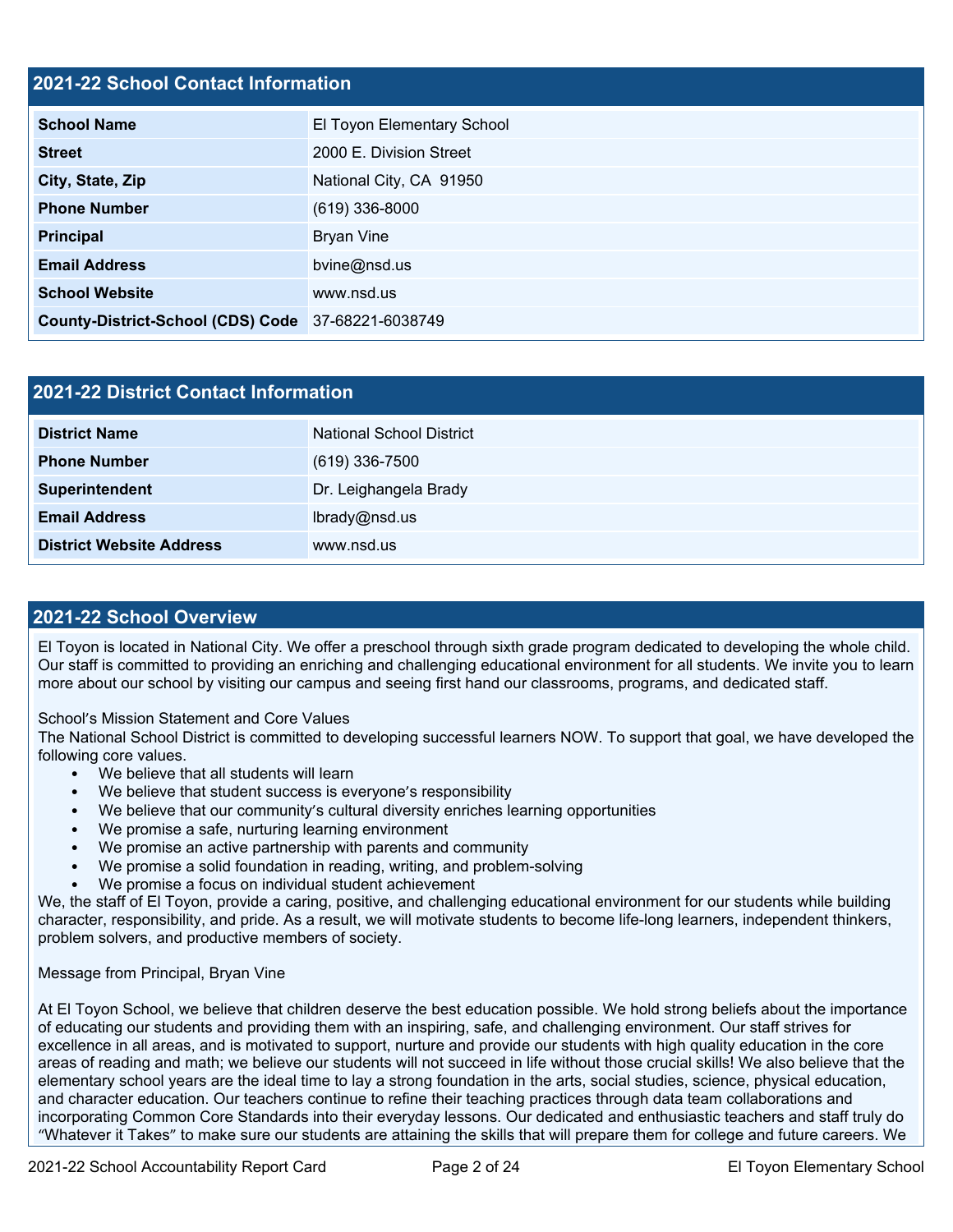are committed to building life-long learners through rigorous inquiry-based instruction and curriculum that allows them to grow academically, socially, and emotionally. We understand that tapping into a student's passion will unlock the desire to learn and generate a place that is safe for them to create, innovate, and explore new opportunities. Parent and community partnerships are vital to the heartbeat of the school. Parent involvement is welcomed, and we offer many opportunities for parents and families to engage with our children's learning. With our newly elected officers in our Parent Teacher Association we are excited to work together and foster those relationships so we can do what is best for our students. Additionally, we understand that we cannot succeed without the support of our families and community members. We take pride in working alongside our families and community members to ensure that we do everything we can to help our students have a memorable and meaningful elementary education.

# **About this School**

| 2020-21 Student Enrollment by Grade Level |                                            |  |  |  |
|-------------------------------------------|--------------------------------------------|--|--|--|
| <b>Grade Level</b>                        | <b>Number of Students</b>                  |  |  |  |
| Kindergarten                              | 71                                         |  |  |  |
| Grade 1                                   | 59                                         |  |  |  |
| Grade 2                                   | 48                                         |  |  |  |
| Grade 3                                   | 69                                         |  |  |  |
| Grade 4                                   | 66                                         |  |  |  |
| Grade 5                                   | 59                                         |  |  |  |
| Grade 6                                   | 67                                         |  |  |  |
| <b>Total Enrollment</b>                   | 439                                        |  |  |  |
|                                           |                                            |  |  |  |
| 2021-22 School Accountability Report Card | El Toyon Elementary School<br>Page 3 of 24 |  |  |  |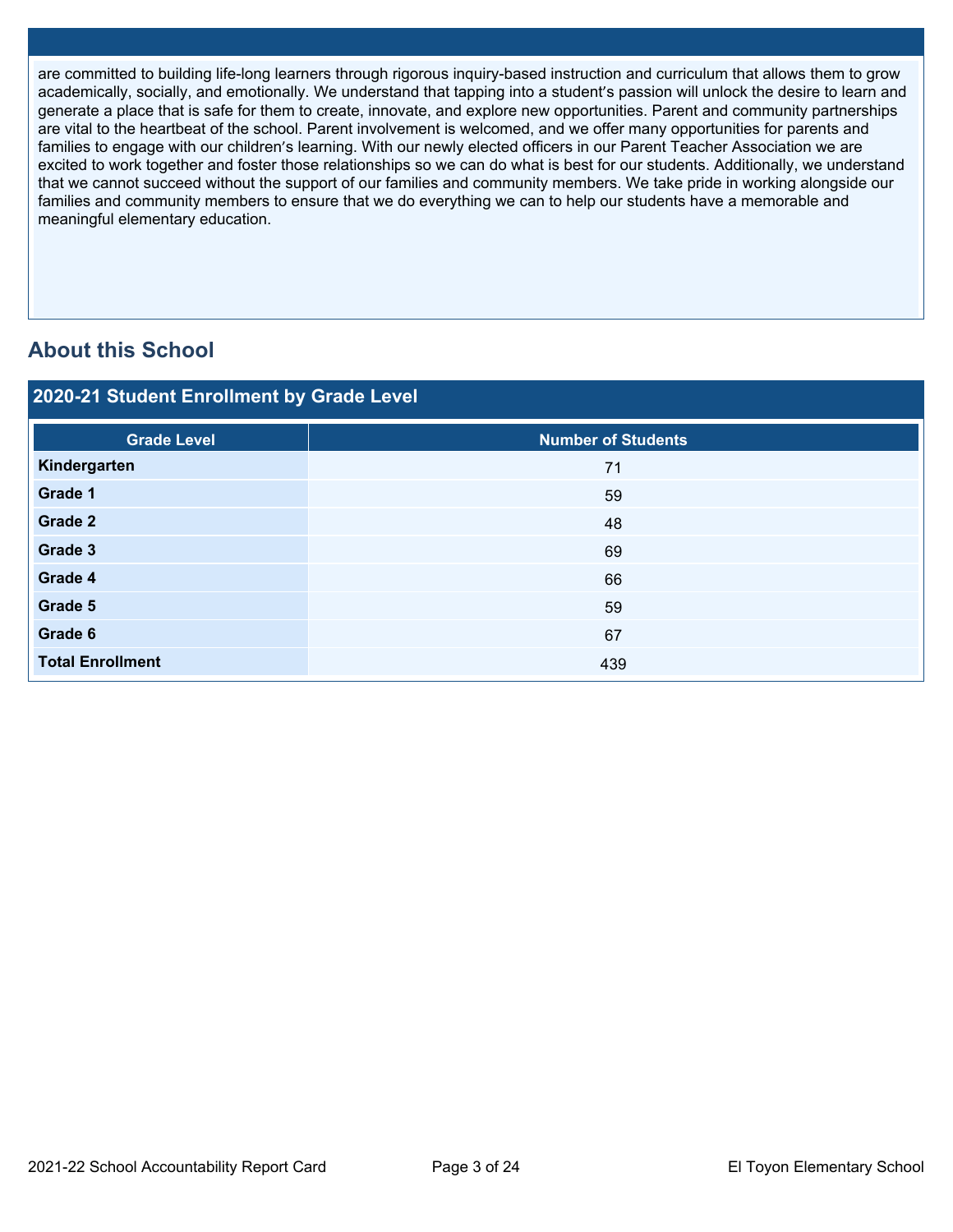### **2020-21 Student Enrollment by Student Group**

| <b>Student Group</b>                   | <b>Percent of Total Enrollment</b> |
|----------------------------------------|------------------------------------|
| Female                                 | 46.9                               |
| <b>Male</b>                            | 53.1                               |
| <b>Asian</b>                           | 2.1                                |
| <b>Black or African American</b>       | 1.8                                |
| <b>Filipino</b>                        | 7.7                                |
| <b>Hispanic or Latino</b>              | 82                                 |
| Native Hawaiian or Pacific Islander    | 0.7                                |
| <b>Two or More Races</b>               | 1.6                                |
| <b>White</b>                           | 3.2                                |
| <b>English Learners</b>                | 49.7                               |
| <b>Foster Youth</b>                    | 0.5                                |
| <b>Homeless</b>                        | 11.2                               |
| <b>Socioeconomically Disadvantaged</b> | 83.4                               |
| <b>Students with Disabilities</b>      | 8.2                                |

# **A. Conditions of Learning State Priority: Basic**

The SARC provides the following information relevant to the State priority: Basic (Priority 1):

- Degree to which teachers are appropriately assigned and fully credentialed in the subject area and for the pupils they are teaching;
- Pupils have access to standards-aligned instructional materials; and
- School facilities are maintained in good repair

page at <https://www.cde.ca.gov/pd/ee/teacherequitydefinitions.asp> Note: For more information refer to the Updated Teacher Equity Definitions web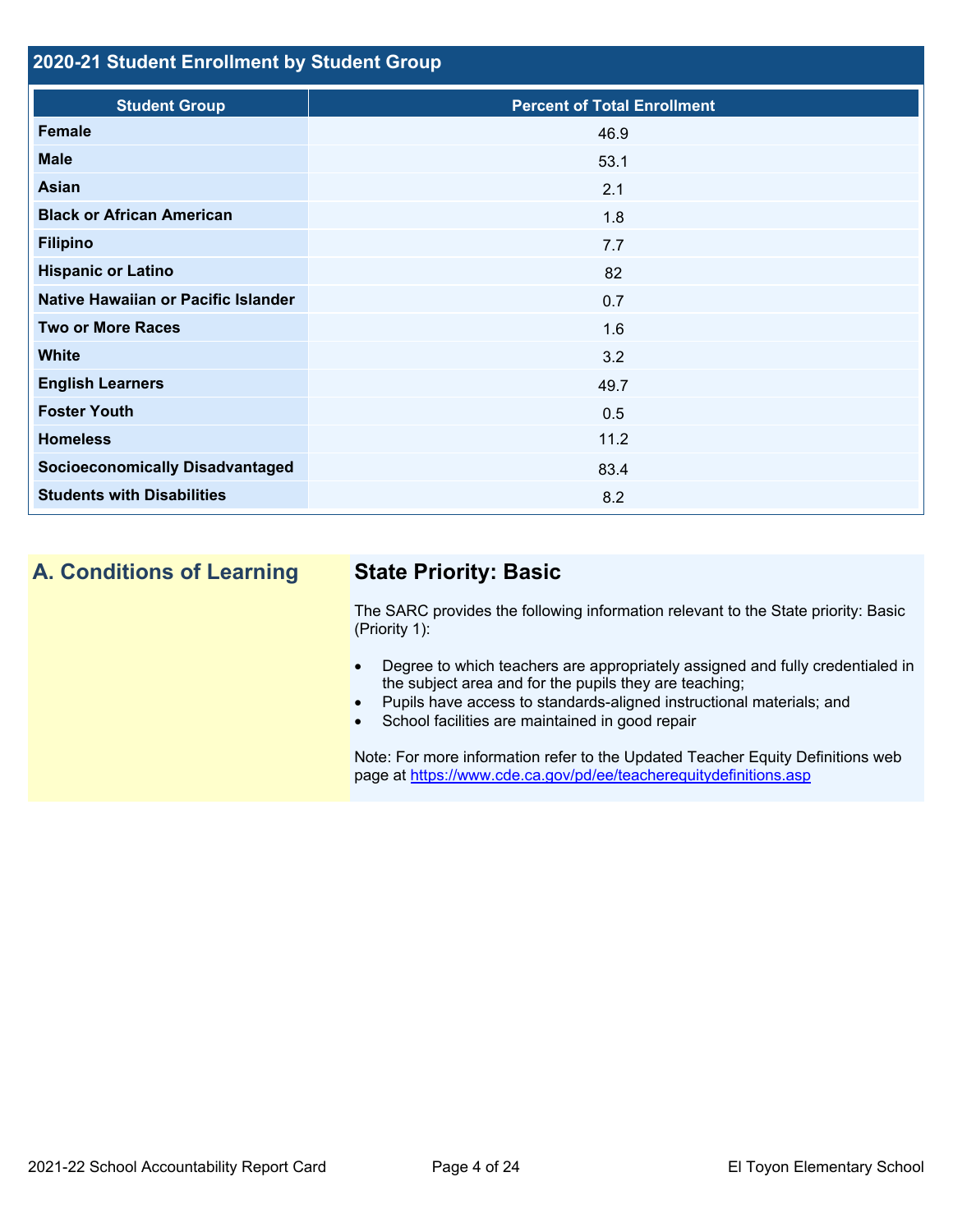| 2019-20 Teacher Preparation and Placement                                                                                                                                                                                                                                                                                                                                                                                                                         |         |  |  |
|-------------------------------------------------------------------------------------------------------------------------------------------------------------------------------------------------------------------------------------------------------------------------------------------------------------------------------------------------------------------------------------------------------------------------------------------------------------------|---------|--|--|
| <b>Authorization/Assignment</b>                                                                                                                                                                                                                                                                                                                                                                                                                                   | 2019-20 |  |  |
| Fully (Preliminary or Clear) Credentialed for Subject and Student Placement (properly assigned)                                                                                                                                                                                                                                                                                                                                                                   |         |  |  |
| Intern Credential Holders Properly Assigned                                                                                                                                                                                                                                                                                                                                                                                                                       |         |  |  |
| Teachers Without Credentials and Misassignments ("ineffective" under ESSA)                                                                                                                                                                                                                                                                                                                                                                                        |         |  |  |
| Credentialed Teachers Assigned Out-of-Field ("out-of-field" under ESSA)                                                                                                                                                                                                                                                                                                                                                                                           |         |  |  |
| <b>Unknown</b>                                                                                                                                                                                                                                                                                                                                                                                                                                                    |         |  |  |
| <b>Total Teaching Positions</b>                                                                                                                                                                                                                                                                                                                                                                                                                                   |         |  |  |
| Note: The data in this table is based on Full Time Equivalent (FTE) status. One FTE equals one staff member working full time;<br>one FTE could also represent two staff members who each work 50 percent of full time. Additionally, an assignment is defined as<br>a position that an educator is assigned to based on setting, subject, and grade level. An authorization is defined as the services<br>that an educator is authorized to provide to students. |         |  |  |
|                                                                                                                                                                                                                                                                                                                                                                                                                                                                   |         |  |  |
| 2019-20 Teachers Without Credentials and Misassignments (considered "ineffective" under ESSA)                                                                                                                                                                                                                                                                                                                                                                     |         |  |  |
| <b>Authorization/Assignment</b>                                                                                                                                                                                                                                                                                                                                                                                                                                   | 2019-20 |  |  |
| <b>Permits and Waivers</b>                                                                                                                                                                                                                                                                                                                                                                                                                                        |         |  |  |
| <b>Misassignments</b>                                                                                                                                                                                                                                                                                                                                                                                                                                             |         |  |  |
| <b>Vacant Positions</b>                                                                                                                                                                                                                                                                                                                                                                                                                                           |         |  |  |

| 2019-20 Teachers Without Credentials and Misassignments (considered "ineffective" under ESSA) |         |  |  |
|-----------------------------------------------------------------------------------------------|---------|--|--|
| <b>Authorization/Assignment</b>                                                               | 2019-20 |  |  |
| <b>Permits and Waivers</b>                                                                    |         |  |  |
| <b>Misassignments</b>                                                                         |         |  |  |
| <b>Vacant Positions</b>                                                                       |         |  |  |
| <b>Total Teachers Without Credentials and Misassignments</b>                                  |         |  |  |

| 2019-20 Credentialed Teachers Assigned Out-of-Field (considered "out-of-field" under ESSA) |
|--------------------------------------------------------------------------------------------|
|--------------------------------------------------------------------------------------------|

| <b>Indicator</b>                                              | 2019-20 |
|---------------------------------------------------------------|---------|
| <b>Credentialed Teachers Authorized on a Permit or Waiver</b> |         |
| <b>Local Assignment Options</b>                               |         |
| <b>Total Out-of-Field Teachers</b>                            |         |

# **2019-20 Class Assignments**

| <b>Indicator</b>                                                                                                                                    | 2019-20 |
|-----------------------------------------------------------------------------------------------------------------------------------------------------|---------|
| <b>Misassignments for English Learners</b><br>(a percentage of all the classes with English learners taught by teachers that are misassigned)       |         |
| No credential, permit or authorization to teach<br>(a percentage of all the classes taught by teachers with no record of an authorization to teach) |         |

| 2021-22 Quality, Currency, Availability of Textbooks and Other Instructional Materials |  |  |  |  |
|----------------------------------------------------------------------------------------|--|--|--|--|
| Year and month in which the data were collected<br>08/25/2021                          |  |  |  |  |
|                                                                                        |  |  |  |  |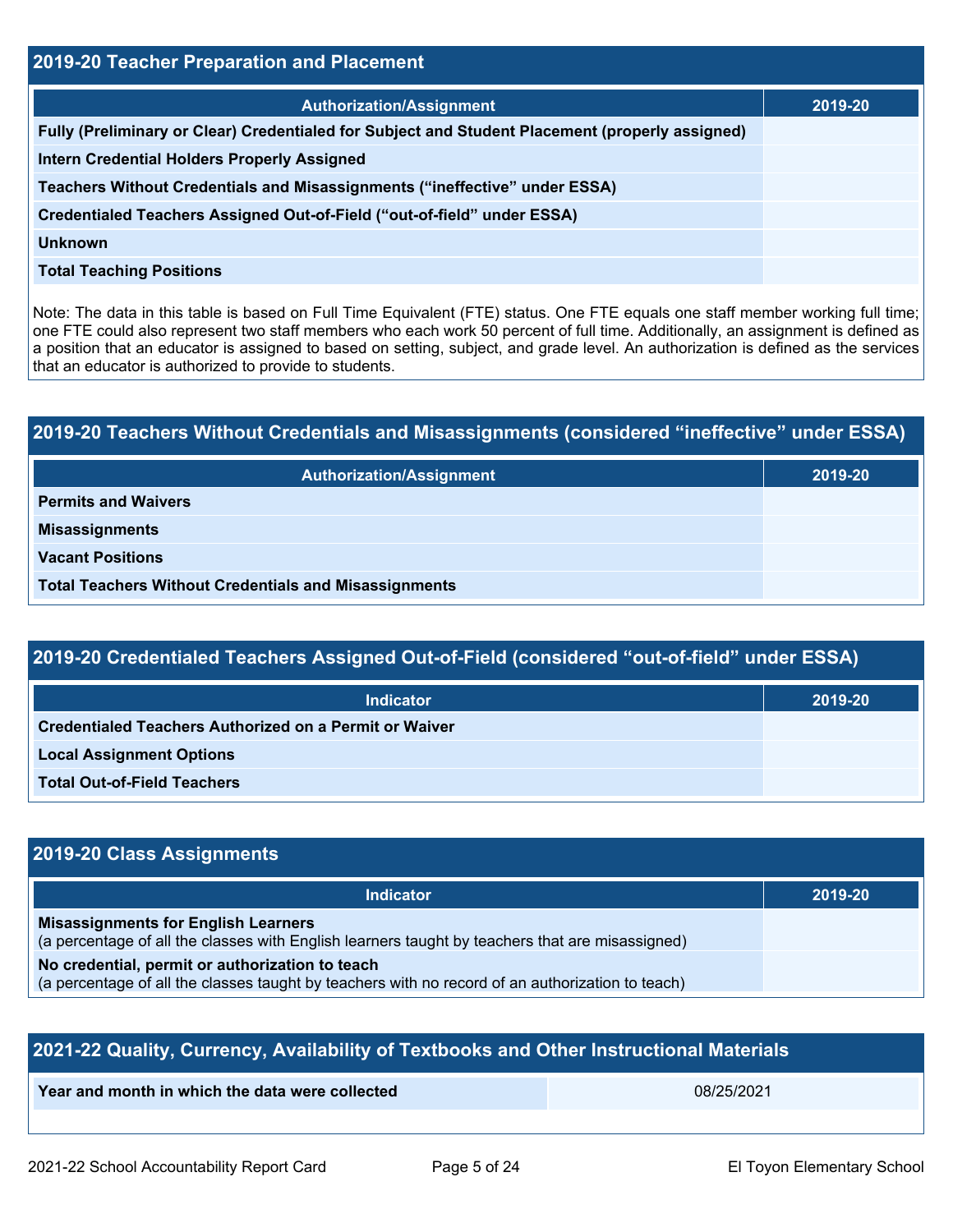| <b>Subject</b>                                         | Textbooks and Other Instructional Materials/year of<br><b>Adoption</b>             | <b>From</b><br><b>Most</b><br><b>Recent</b><br><b>Adoption</b> | <b>Percent</b><br><b>Students</b><br><b>Lacking Own</b><br><b>Assigned</b><br>Copy |
|--------------------------------------------------------|------------------------------------------------------------------------------------|----------------------------------------------------------------|------------------------------------------------------------------------------------|
| <b>Reading/Language Arts</b>                           | Benchmark Advance 2018<br>Benchmark Adelante 2018<br>American Reading Company 2018 | Yes                                                            | $0\%$                                                                              |
| <b>Mathematics</b>                                     | Houghton-Mifflin-Harcourt<br>California GO MATH!<br>2015/2016                      | Yes                                                            | $0\%$                                                                              |
| <b>Science</b>                                         | McGraw-Hill - (Eng.) CA Science (Span.) CA Ciencias<br>2008/2009                   | Yes                                                            | $0\%$                                                                              |
| <b>History-Social Science</b>                          | H. M. Harcourt Reflections<br>2007/2008                                            | Yes                                                            | 0%                                                                                 |
| <b>Foreign Language</b>                                | Benchmark Advanced/Adelante for English Language<br>Development<br>2020            | Yes                                                            | $0\%$                                                                              |
| <b>Health</b>                                          |                                                                                    |                                                                |                                                                                    |
| <b>Visual and Performing Arts</b>                      |                                                                                    |                                                                |                                                                                    |
| <b>Science Laboratory Equipment</b><br>$(grades 9-12)$ |                                                                                    |                                                                |                                                                                    |

### **School Facility Conditions and Planned Improvements**

El Toyon's main campus was built in 1952. Since our opening the following major renovations or improvements have been addressed:

2006 - Relocatables were added to replace existing relocatable and added for a new Parent Center

2011 - New garden/play area for kinder and preschool.

 network were added to every classroom on site. Additionally, the electrical and the fire alarm systems were upgraded to 2015 - Air conditioning was added to all original buildings, including every classroom on site. A high speed and wireless support the air conditioning and one-to-one computing.

2018 - The parking lot was repaved and striped.

2019 - New roofs installed on rooms K1 and K2.

Ongoing - The school is highly maintained with new paint, plants, flowers, grass and new playground equipment. El Toyon has 21 classrooms, and one classroom in a relocatable building.

| Year and month of the most recent FIT report         |                |  | 8/11/2021          |                                                  |
|------------------------------------------------------|----------------|--|--------------------|--------------------------------------------------|
| <b>System Inspected</b>                              | Good Fair Poor |  | Rate   Rate   Rate | <b>Repair Needed and Action Taken or Planned</b> |
| <b>Systems:</b><br>Gas Leaks, Mechanical/HVAC, Sewer | X              |  |                    |                                                  |
| Interior:                                            | Х              |  |                    |                                                  |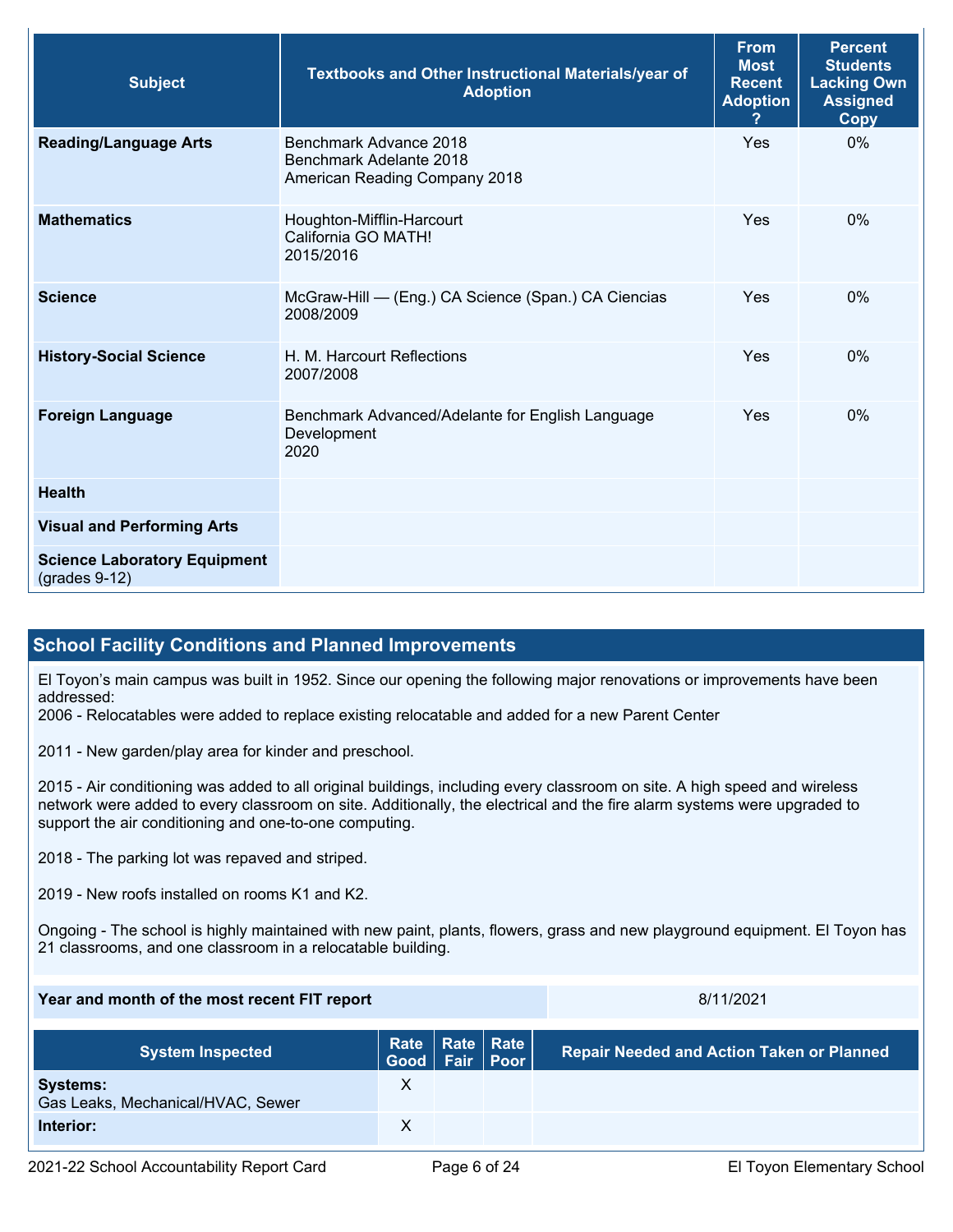| <b>School Facility Conditions and Planned Improvements</b>             |   |  |  |  |  |  |  |  |
|------------------------------------------------------------------------|---|--|--|--|--|--|--|--|
| <b>Interior Surfaces</b>                                               |   |  |  |  |  |  |  |  |
| <b>Cleanliness:</b><br>Overall Cleanliness, Pest/Vermin Infestation    | X |  |  |  |  |  |  |  |
| <b>Electrical</b>                                                      | X |  |  |  |  |  |  |  |
| <b>Restrooms/Fountains:</b><br>Restrooms, Sinks/ Fountains             | X |  |  |  |  |  |  |  |
| Safety:<br>Fire Safety, Hazardous Materials                            | X |  |  |  |  |  |  |  |
| Structural:<br>Structural Damage, Roofs                                | X |  |  |  |  |  |  |  |
| External:<br>Playground/School Grounds, Windows/<br>Doors/Gates/Fences | X |  |  |  |  |  |  |  |

| <b>Overall Facility Rate</b> |      |      |      |  |  |  |  |  |
|------------------------------|------|------|------|--|--|--|--|--|
| <b>Exemplary</b>             | Good | Fair | Poor |  |  |  |  |  |
|                              |      |      |      |  |  |  |  |  |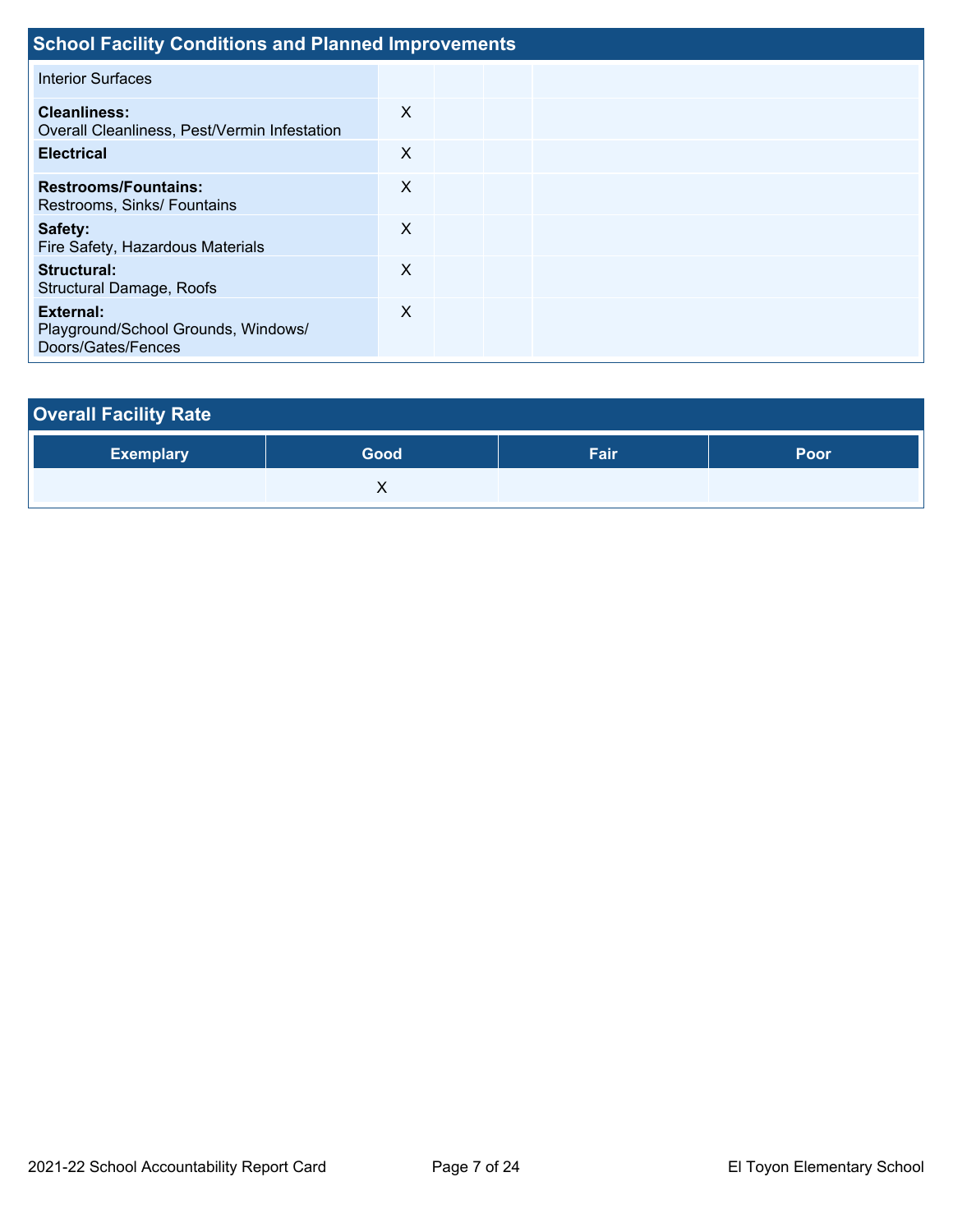# **B. Pupil Outcomes State Priority: Pupil Achievement**

The SARC provides the following information relevant to the State priority: Pupil Achievement (Priority 4):

#### **Statewide Assessments**

 (i.e., California Assessment of Student Performance and Progress [CAASPP] System includes the Smarter Balanced Summative Assessments for students in for English language arts/literacy [ELA] and mathematics given in grades three through eight and grade eleven. Only eligible students may participate in the standards, which are linked with the Common Core State Standards [CCSS] for the general education population and the California Alternate Assessments [CAAs] administration of the CAAs. CAAs items are aligned with alternate achievement students with the most significant cognitive disabilities).

The CAASPP System encompasses the following assessments and student participation requirements:

- 1. **Smarter Balanced Summative Assessments and CAAs for ELA** in grades three through eight and grade eleven.
- 2. **Smarter Balanced Summative Assessments and CAAs for mathematics**  in grades three through eight and grade eleven.
- 3. **California Science Test (CAST) and CAAs for Science** in grades five, eight, and once in high school (i.e., grade ten, eleven, or twelve).

#### **SARC Reporting in the 2020-2021 School Year Only**

Where the most viable option, LEAs were required to administer the statewide summative assessment in ELA and mathematics. Where a statewide summative assessment was not the most viable option for the LEA (or for one or more gradelevel[s] within the LEA) due to the pandemic, LEAs were allowed to report results from a different assessment that met the criteria established by the State Board of Education (SBE) on March 16, 2021. The assessments were required to be:

- Aligned with CA CCSS for ELA and mathematics;
- Available to students in grades 3 through 8, and grade 11; and
- Uniformly administered across a grade, grade span, school, or district to all eligible students.

#### **Options**

Note that the CAAs could only be administered in-person following health and safety requirements. If it was not viable for the LEA to administer the CAAs in person with health and safety guidelines in place, the LEA was directed to not administer the tests. There were no other assessment options available for the CAAs. Schools administered the Smarter Balanced Summative Assessments for ELA and mathematics, other assessments that meet the SBE criteria, or a combination of both, and they could only choose one of the following:

- Smarter Balanced ELA and mathematics summative assessments;
- Other assessments meeting the SBE criteria; or
- Combination of Smarter Balanced ELA and mathematics summative assessments and other assessments.

The percentage of students who have successfully completed courses that satisfy the requirements for entrance to the University of California and the California State University, or career technical education sequences or programs of study.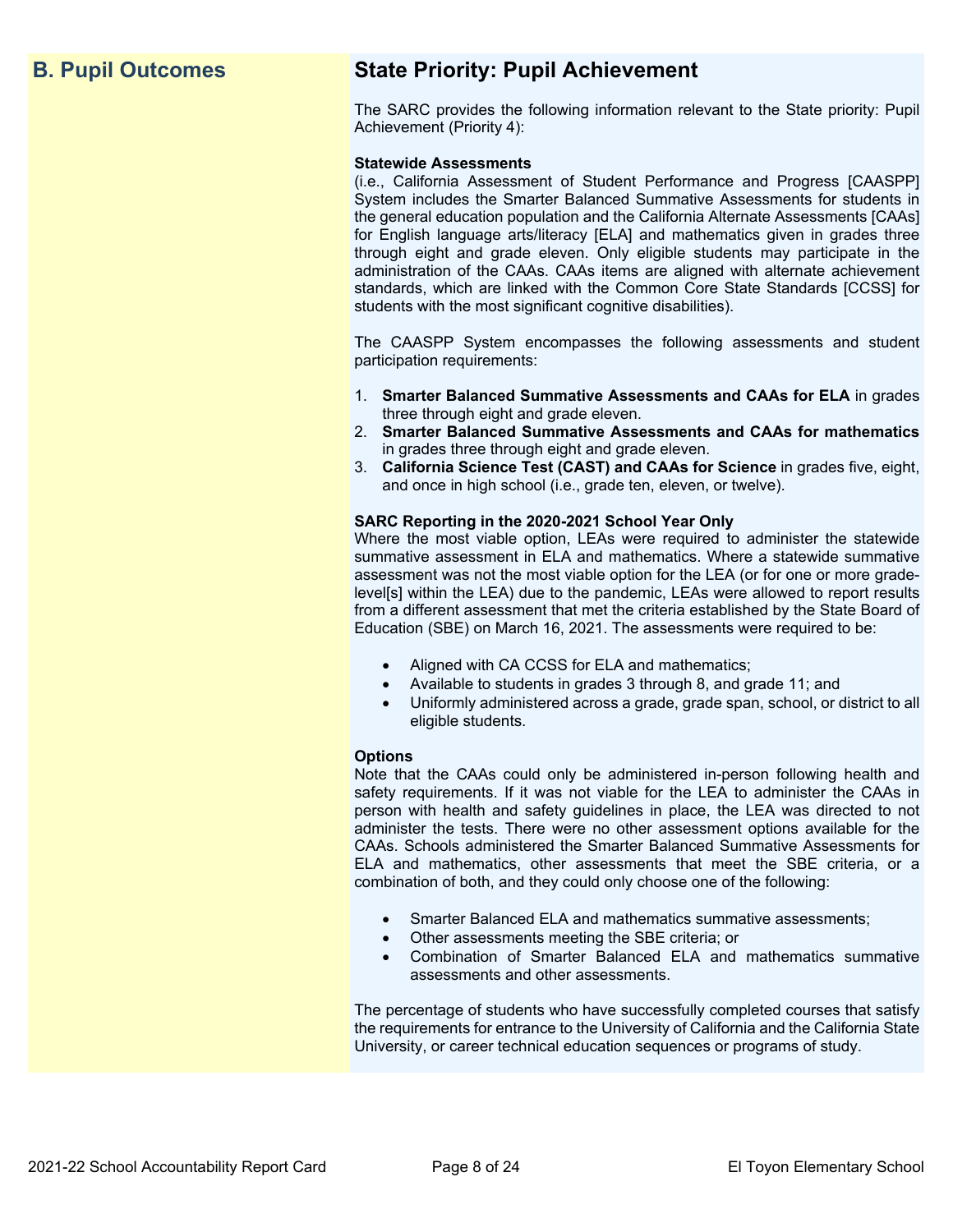#### **Percentage of Students Meeting or Exceeding the State Standard on CAASPP**

 taking and completing a state-administered assessment. This table displays CAASPP test results in ELA and mathematics for all students grades three through eight and grade eleven

The 2019-2020 data cells with N/A values indicate that the 2019-2020 data are not available due to the COVID-19 pandemic and resulting summative test suspension. The Executive Order N-30-20 was issued which waived the assessment, accountability, and reporting requirements for the 2019-2020 school year.

 pandemic during the 2020-2021 school year. Where the CAASPP assessments in ELA and/or mathematics is not the most viable school, district, state are not an accurate comparison. As such, it is inappropriate to compare results of the 2020-2021 school year The 2020-2021 data cells have N/A values because these data are not comparable to other year data due to the COVID-19 option, the LEAs were allowed to administer local assessments. Therefore, the 2020-2021 data between school years for the to other school years.

| Subject                                                              | <b>School</b><br>2019-20 | <b>School</b><br>2020-21 | <b>District</b><br>2019-20 | <b>District</b><br>2020-21 | <b>State</b><br>2019-20 | <b>State</b><br>2020-21 |
|----------------------------------------------------------------------|--------------------------|--------------------------|----------------------------|----------------------------|-------------------------|-------------------------|
| <b>English Language Arts/Literacy</b><br>$\left($ grades 3-8 and 11) | N/A                      | N/A                      | N/A                        | N/A                        | N/A                     | N/A                     |
| <b>Mathematics</b><br>$(grades 3-8 and 11)$                          | N/A                      | N/A                      | N/A                        | N/A                        | N/A                     | N/A                     |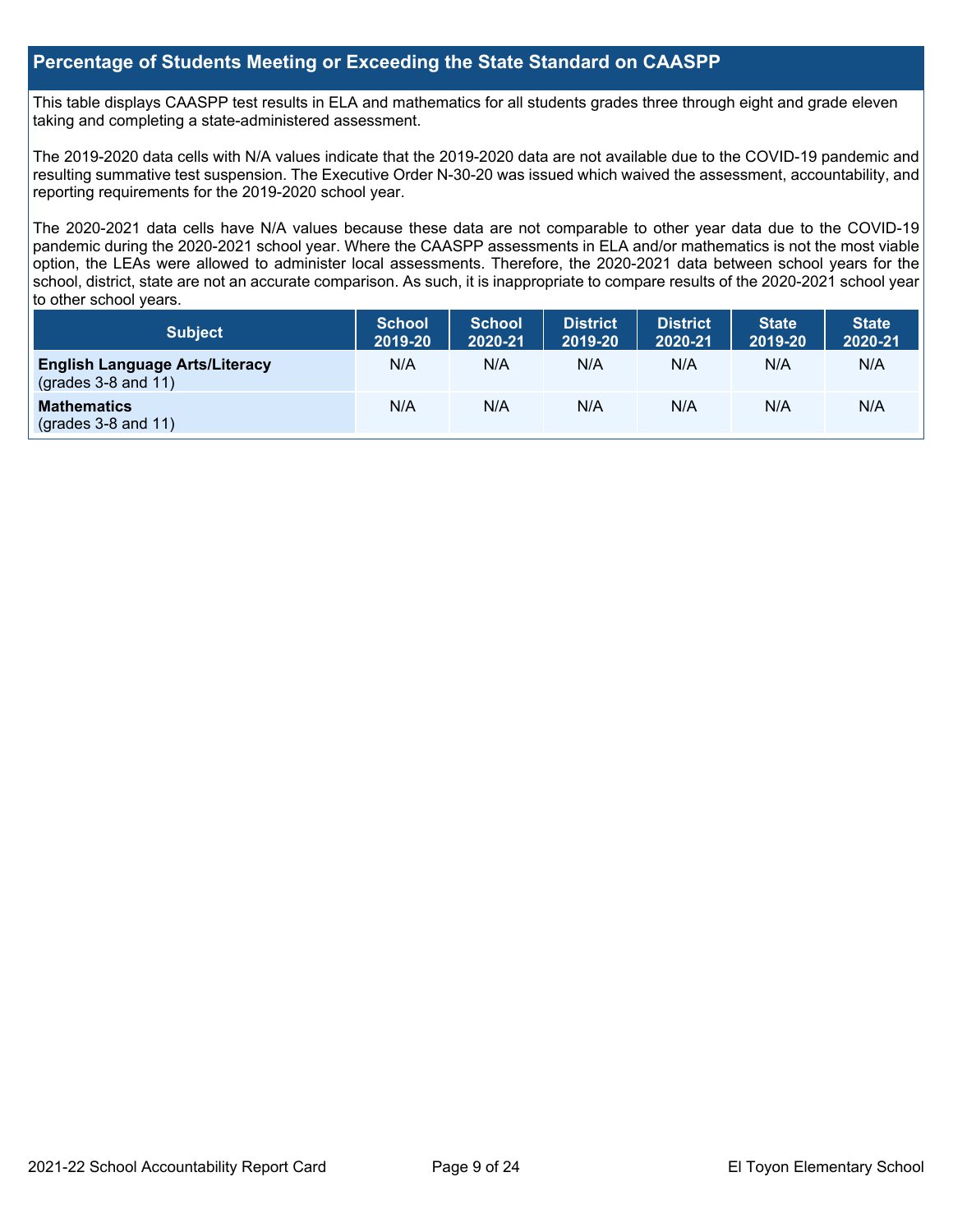### **2020-21 CAASPP Test Results in ELA by Student Group**

 and completing a state-administered assessment. The CDE will populate this table for schools in cases where the school CDE will populate this table with "NT" values, meaning this school did not test students using the CAASPP. See the local This table displays CAASPP test results in ELA by student group for students grades three through eight and grade eleven taking administered the CAASPP assessment. In cases where the school administered a local assessment instead of CAASPP, the assessment(s) table for more information.

| <b>CAASPP</b><br><b>Student Groups</b>               | <b>CAASPP</b><br><b>Total</b><br><b>Enrollment</b> | <b>CAASPP</b><br><b>Number</b><br><b>Tested</b> | <b>CAASPP</b><br><b>Percent</b><br><b>Tested</b> | <b>CAASPP</b><br><b>Percent</b><br><b>Not Tested</b> | <b>CAASPP</b><br><b>Percent</b><br>Met or<br><b>Exceeded</b> |
|------------------------------------------------------|----------------------------------------------------|-------------------------------------------------|--------------------------------------------------|------------------------------------------------------|--------------------------------------------------------------|
| <b>All Students</b>                                  | 255                                                | <b>NT</b>                                       | <b>NT</b>                                        | <b>NT</b>                                            | <b>NT</b>                                                    |
| <b>Female</b>                                        | 119                                                | <b>NT</b>                                       | <b>NT</b>                                        | <b>NT</b>                                            | <b>NT</b>                                                    |
| <b>Male</b>                                          | 136                                                | <b>NT</b>                                       | <b>NT</b>                                        | <b>NT</b>                                            | <b>NT</b>                                                    |
| American Indian or Alaska Native                     | $\mathbf 0$                                        | $\pmb{0}$                                       | $\mathbf 0$                                      | $\overline{0}$                                       | $\mathbf 0$                                                  |
| <b>Asian</b>                                         | $\overline{\phantom{a}}$                           | <b>NT</b>                                       | <b>NT</b>                                        | <b>NT</b>                                            | <b>NT</b>                                                    |
| <b>Black or African American</b>                     | $- -$                                              | <b>NT</b>                                       | <b>NT</b>                                        | <b>NT</b>                                            | <b>NT</b>                                                    |
| <b>Filipino</b>                                      | 19                                                 | <b>NT</b>                                       | <b>NT</b>                                        | <b>NT</b>                                            | <b>NT</b>                                                    |
| <b>Hispanic or Latino</b>                            | 207                                                | <b>NT</b>                                       | <b>NT</b>                                        | <b>NT</b>                                            | <b>NT</b>                                                    |
| <b>Native Hawaiian or Pacific Islander</b>           | $-\!$                                              | <b>NT</b>                                       | <b>NT</b>                                        | <b>NT</b>                                            | <b>NT</b>                                                    |
| <b>Two or More Races</b>                             | $-\!$                                              | <b>NT</b>                                       | <b>NT</b>                                        | <b>NT</b>                                            | <b>NT</b>                                                    |
| <b>White</b>                                         | $\overline{\phantom{a}}$                           | <b>NT</b>                                       | <b>NT</b>                                        | <b>NT</b>                                            | <b>NT</b>                                                    |
| <b>English Learners</b>                              | 139                                                | <b>NT</b>                                       | <b>NT</b>                                        | <b>NT</b>                                            | <b>NT</b>                                                    |
| <b>Foster Youth</b>                                  |                                                    | <b>NT</b>                                       | <b>NT</b>                                        | <b>NT</b>                                            | <b>NT</b>                                                    |
| <b>Homeless</b>                                      | 58                                                 | <b>NT</b>                                       | <b>NT</b>                                        | <b>NT</b>                                            | <b>NT</b>                                                    |
| <b>Military</b>                                      | $\overline{\phantom{a}}$                           | <b>NT</b>                                       | <b>NT</b>                                        | <b>NT</b>                                            | <b>NT</b>                                                    |
| <b>Socioeconomically Disadvantaged</b>               | 211                                                | <b>NT</b>                                       | <b>NT</b>                                        | <b>NT</b>                                            | <b>NT</b>                                                    |
| <b>Students Receiving Migrant Education Services</b> | $\mathbf 0$                                        | $\mathbf 0$                                     | $\mathbf 0$                                      | $\mathbf 0$                                          | 0                                                            |
| <b>Students with Disabilities</b>                    | 23                                                 | <b>NT</b>                                       | <b>NT</b>                                        | <b>NT</b>                                            | <b>NT</b>                                                    |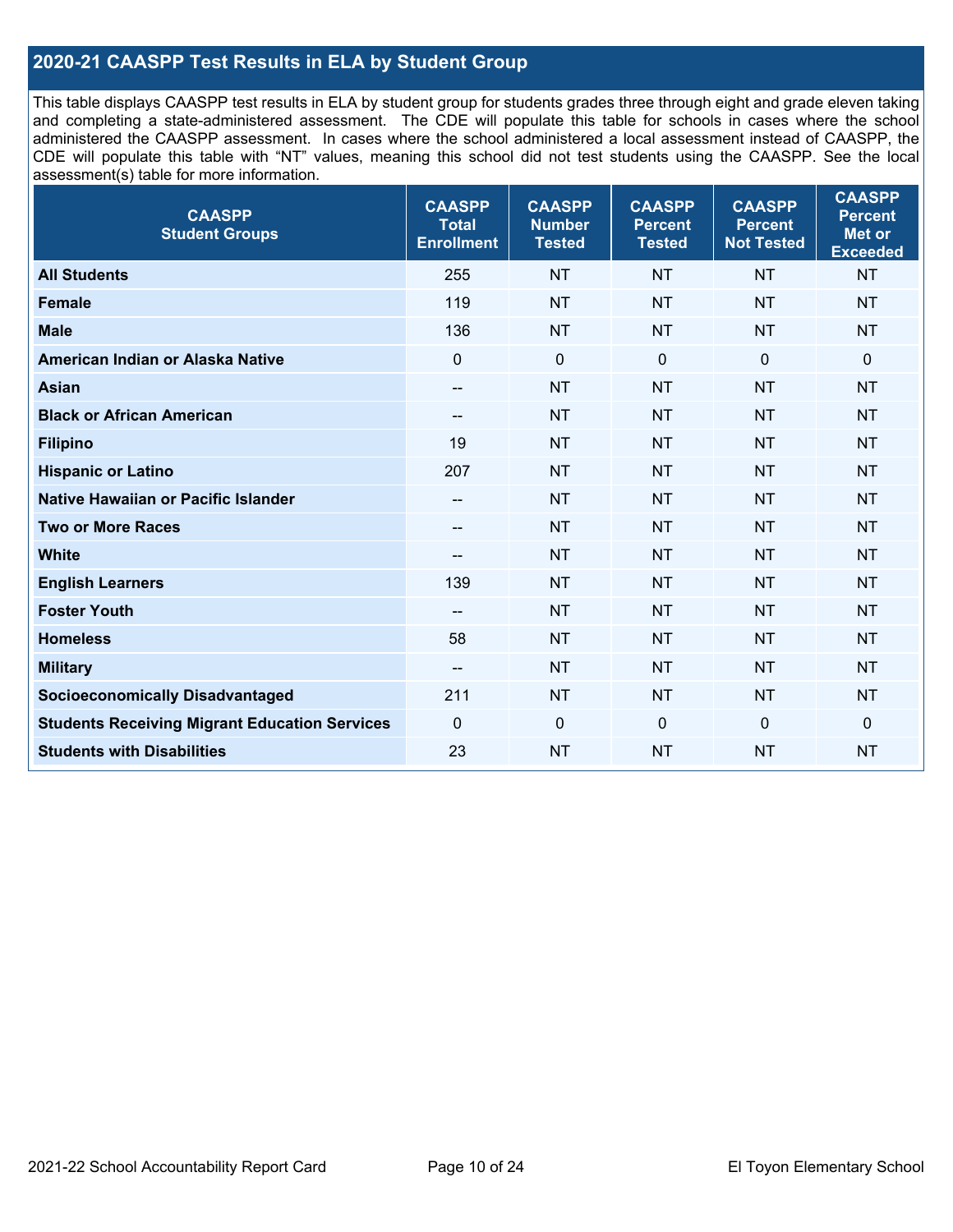### **2020-21 CAASPP Test Results in Math by Student Group**

 This table displays CAASPP test results in Math by student group for students grades three through eight and grade eleven taking and completing a state-administered assessment. The CDE will populate this table for schools in cases where the school CDE will populate this table with "NT" values, meaning this school did not test students using the CAASPP. See the local administered the CAASPP assessment. In cases where the school administered a local assessment instead of CAASPP, the assessment(s) table for more information.

| <b>CAASPP</b><br><b>Student Groups</b>               | <b>CAASPP</b><br><b>Total</b><br><b>Enrollment</b> | <b>CAASPP</b><br><b>Number</b><br><b>Tested</b> | <b>CAASPP</b><br><b>Percent</b><br><b>Tested</b> | <b>CAASPP</b><br><b>Percent</b><br><b>Not Tested</b> | <b>CAASPP</b><br><b>Percent</b><br><b>Met or</b><br><b>Exceeded</b> |
|------------------------------------------------------|----------------------------------------------------|-------------------------------------------------|--------------------------------------------------|------------------------------------------------------|---------------------------------------------------------------------|
| <b>All Students</b>                                  | 255                                                | <b>NT</b>                                       | <b>NT</b>                                        | <b>NT</b>                                            | <b>NT</b>                                                           |
| <b>Female</b>                                        | 119                                                | <b>NT</b>                                       | <b>NT</b>                                        | <b>NT</b>                                            | <b>NT</b>                                                           |
| <b>Male</b>                                          | 136                                                | <b>NT</b>                                       | <b>NT</b>                                        | <b>NT</b>                                            | <b>NT</b>                                                           |
| American Indian or Alaska Native                     | $\mathbf 0$                                        | $\pmb{0}$                                       | $\mathbf 0$                                      | $\overline{0}$                                       | $\pmb{0}$                                                           |
| <b>Asian</b>                                         | $\overline{\phantom{m}}$                           | <b>NT</b>                                       | <b>NT</b>                                        | <b>NT</b>                                            | <b>NT</b>                                                           |
| <b>Black or African American</b>                     | $-\!$ $\!-$                                        | <b>NT</b>                                       | <b>NT</b>                                        | <b>NT</b>                                            | <b>NT</b>                                                           |
| <b>Filipino</b>                                      | 19                                                 | <b>NT</b>                                       | <b>NT</b>                                        | <b>NT</b>                                            | <b>NT</b>                                                           |
| <b>Hispanic or Latino</b>                            | 207                                                | <b>NT</b>                                       | <b>NT</b>                                        | <b>NT</b>                                            | <b>NT</b>                                                           |
| Native Hawaiian or Pacific Islander                  | $\hspace{0.05cm}$ – $\hspace{0.05cm}$              | <b>NT</b>                                       | <b>NT</b>                                        | <b>NT</b>                                            | <b>NT</b>                                                           |
| <b>Two or More Races</b>                             | --                                                 | <b>NT</b>                                       | <b>NT</b>                                        | <b>NT</b>                                            | <b>NT</b>                                                           |
| <b>White</b>                                         | $\qquad \qquad -$                                  | <b>NT</b>                                       | <b>NT</b>                                        | <b>NT</b>                                            | <b>NT</b>                                                           |
| <b>English Learners</b>                              | 139                                                | <b>NT</b>                                       | <b>NT</b>                                        | <b>NT</b>                                            | <b>NT</b>                                                           |
| <b>Foster Youth</b>                                  | $- -$                                              | <b>NT</b>                                       | <b>NT</b>                                        | <b>NT</b>                                            | <b>NT</b>                                                           |
| <b>Homeless</b>                                      | 58                                                 | <b>NT</b>                                       | <b>NT</b>                                        | <b>NT</b>                                            | <b>NT</b>                                                           |
| <b>Military</b>                                      | --                                                 | <b>NT</b>                                       | <b>NT</b>                                        | <b>NT</b>                                            | <b>NT</b>                                                           |
| <b>Socioeconomically Disadvantaged</b>               | 211                                                | <b>NT</b>                                       | <b>NT</b>                                        | <b>NT</b>                                            | <b>NT</b>                                                           |
| <b>Students Receiving Migrant Education Services</b> | $\mathbf 0$                                        | $\mathbf 0$                                     | $\mathbf 0$                                      | 0                                                    | $\mathbf 0$                                                         |
| <b>Students with Disabilities</b>                    | 23                                                 | <b>NT</b>                                       | <b>NT</b>                                        | <b>NT</b>                                            | <b>NT</b>                                                           |

#### **2020-21 Local Assessment Test Results in ELA by Student Group**

 eleven. LEAs/schools will populate this table for schools in cases where the school administered a local assessment. In cases This table displays Local Assessment test results in ELA by student group for students grades three through eight and grade where the school administered the CAASPP assessment, LEAs/schools will populate this table with "N/A" values in all cells, meaning this table is Not Applicable for this school.

| <b>iReady</b><br><b>Student Groups</b> | <b>iReady</b><br><b>Total</b><br><b>Enrollment</b> | <b>iReady</b><br><b>Number</b><br><b>Tested</b> | <b>iReady</b><br><b>Percent</b><br><b>Tested</b> | <b>iReady</b><br><b>Percent</b><br><b>Not Tested</b> | <b>iReady</b><br><b>Percent</b><br><b>At or Above</b><br><b>Grade Level</b> |
|----------------------------------------|----------------------------------------------------|-------------------------------------------------|--------------------------------------------------|------------------------------------------------------|-----------------------------------------------------------------------------|
| <b>All Students</b>                    | 478                                                | 445                                             | 94                                               | 6                                                    | 13                                                                          |
| Female                                 | 262                                                | 232                                             | 88                                               | 12                                                   | 16                                                                          |
| <b>Male</b>                            | 274                                                | 246                                             | 89                                               | 11                                                   | 11                                                                          |
| American Indian or Alaska Native       | 0                                                  | 0                                               | $\Omega$                                         | 0                                                    | 0                                                                           |
| Asian                                  | 35                                                 | 32                                              | 91                                               | 9                                                    | 37                                                                          |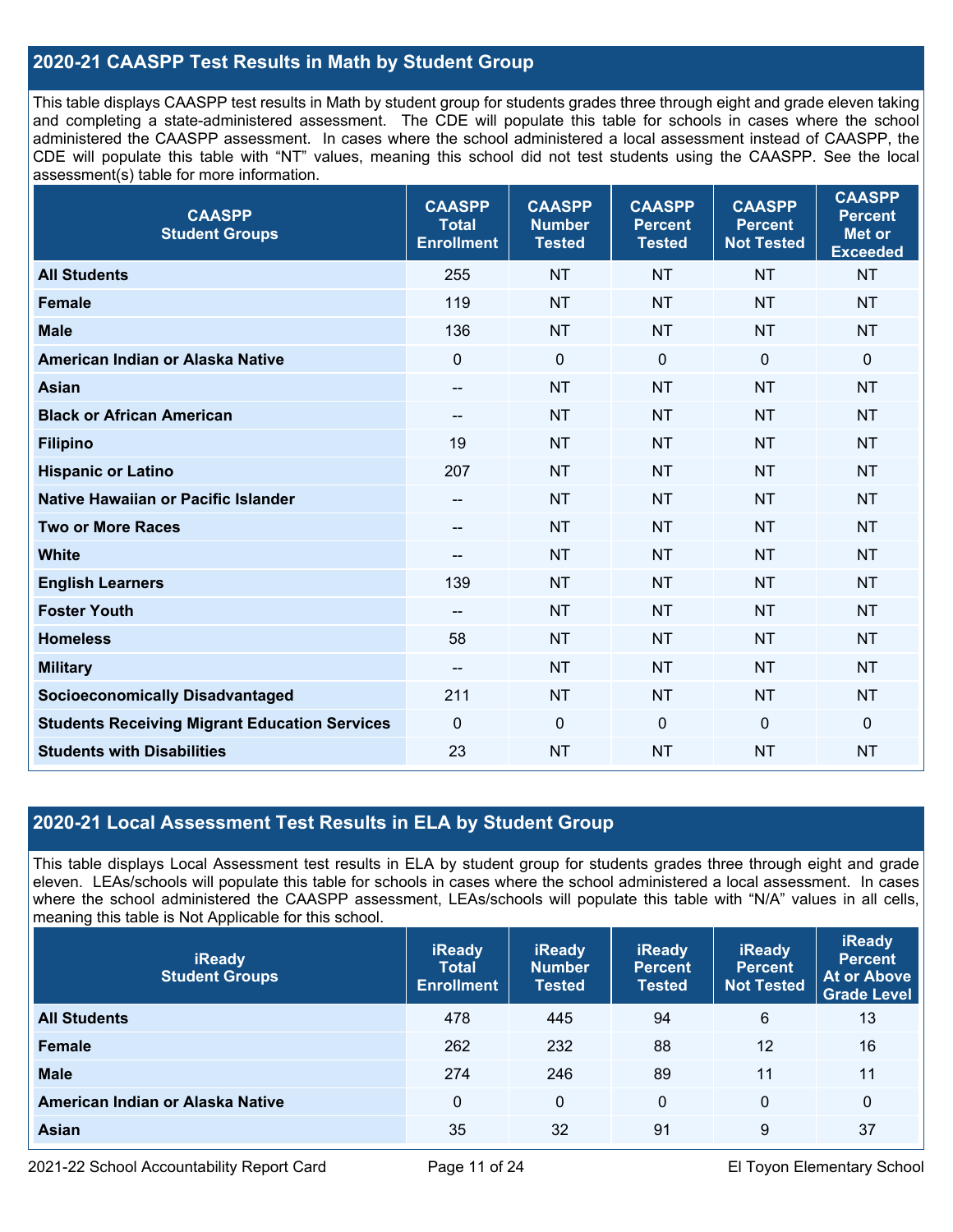| <b>Black or African American</b>                                                           | 5              | 5              | 100          | $\mathbf 0$  | 20           |
|--------------------------------------------------------------------------------------------|----------------|----------------|--------------|--------------|--------------|
| <b>Filipino</b>                                                                            | 33             | 31             | 93           | 7            | 36           |
| <b>Hispanic or Latino</b>                                                                  | 387            | 351            | 90           | 10           | 10           |
| Native Hawaiian or Pacific Islander                                                        | 5              | 5              | 100          | $\mathbf{0}$ | 20           |
| <b>Two or More Races</b>                                                                   | 14             | 13             | 92           | 8            | 21           |
| <b>White</b>                                                                               | 11             | 11             | 100          | $\mathbf 0$  | $9\,$        |
| <b>English Learners</b>                                                                    | 273            | 253            | 92           | 8            | 9            |
| <b>Foster Youth</b>                                                                        | $\overline{2}$ | $\overline{2}$ | 100          | $\mathbf 0$  | 100          |
| <b>Homeless</b>                                                                            | 46             | 39             | 84.8         | 15.2         | 41           |
| <b>Military</b>                                                                            | 3              | 3              | 100          | $\mathbf 0$  | 100          |
| <b>Socioeconomically Disadvantaged</b>                                                     | 345            | 308            | 89.3         | 10.7         | 39.7         |
| <b>Students Receiving Migrant Education Services</b>                                       | $\Omega$       | $\Omega$       | $\mathbf{0}$ | $\mathbf 0$  | $\mathbf{0}$ |
| <b>Students with Disabilities</b>                                                          | 32             | 30             | 93.8         | 6.3          | 16.7         |
| *At or above the grade-level standard in the context of the local assessment administered. |                |                |              |              |              |

# **2020-21 Local Assessment Test Results in Math by Student Group**

 This table displays Local Assessment test results in Math by student group for students grades three through eight and grade eleven. LEAs/schools will populate this table for schools in cases where the school administered a local assessment. In cases where the school administered the CAASPP assessment, LEAs/schools will populate this table with "N/A" values in all cells, meaning this table is Not Applicable for this school.

| <b>iReady</b><br><b>Student Groups</b>               | <b>iReady</b><br><b>Total</b><br><b>Enrollment</b> | <b>iReady</b><br><b>Number</b><br><b>Tested</b> | <b>iReady</b><br><b>Percent</b><br><b>Tested</b> | <b>iReady</b><br><b>Percent</b><br><b>Not Tested</b> | <b>iReady</b><br><b>Percent</b><br><b>At or Above</b><br>Grade Level |
|------------------------------------------------------|----------------------------------------------------|-------------------------------------------------|--------------------------------------------------|------------------------------------------------------|----------------------------------------------------------------------|
| <b>All Students</b>                                  | 478                                                | 443                                             | 92                                               | 8                                                    | 5                                                                    |
| <b>Female</b>                                        | 262                                                | 213                                             | 81                                               | 19                                                   | 4                                                                    |
| <b>Male</b>                                          | 246                                                | 230                                             | 93                                               | $\overline{7}$                                       | 5                                                                    |
| American Indian or Alaska Native                     | $\mathbf 0$                                        | $\mathbf 0$                                     | $\Omega$                                         | $\Omega$                                             | 0                                                                    |
| <b>Asian</b>                                         | 35                                                 | 33                                              | 94                                               | 6                                                    | 11                                                                   |
| <b>Black or African American</b>                     | 5                                                  | 5                                               | 100                                              | 0                                                    | $\Omega$                                                             |
| <b>Filipino</b>                                      | 33                                                 | 25                                              | 75                                               | 25                                                   | 12                                                                   |
| <b>Hispanic or Latino</b>                            | 387                                                | 356                                             | 91                                               | 9                                                    | 4                                                                    |
| Native Hawaiian or Pacific Islander                  | 5                                                  | 5                                               | 100                                              | $\mathbf 0$                                          | 0                                                                    |
| <b>Two or More Races</b>                             | 14                                                 | 13                                              | 92                                               | 8                                                    | 0                                                                    |
| <b>White</b>                                         | 11                                                 | 11                                              | 100                                              | 0                                                    | 0                                                                    |
| <b>English Learners</b>                              | 273                                                | 255                                             | 93                                               | $\overline{7}$                                       | 4                                                                    |
| <b>Foster Youth</b>                                  | $\overline{2}$                                     | 1                                               | 50                                               | 50                                                   | 0                                                                    |
| <b>Homeless</b>                                      | 46                                                 | 39                                              | 84.8                                             | 15.2                                                 | 23.1                                                                 |
| <b>Military</b>                                      | 3                                                  | 3                                               | 100                                              | 0                                                    | 100                                                                  |
| <b>Socioeconomically Disadvantaged</b>               | 345                                                | 308                                             | 89.3                                             | 10.7                                                 | 27.6                                                                 |
| <b>Students Receiving Migrant Education Services</b> | 0                                                  | 0                                               | 0                                                | $\mathbf 0$                                          | 0                                                                    |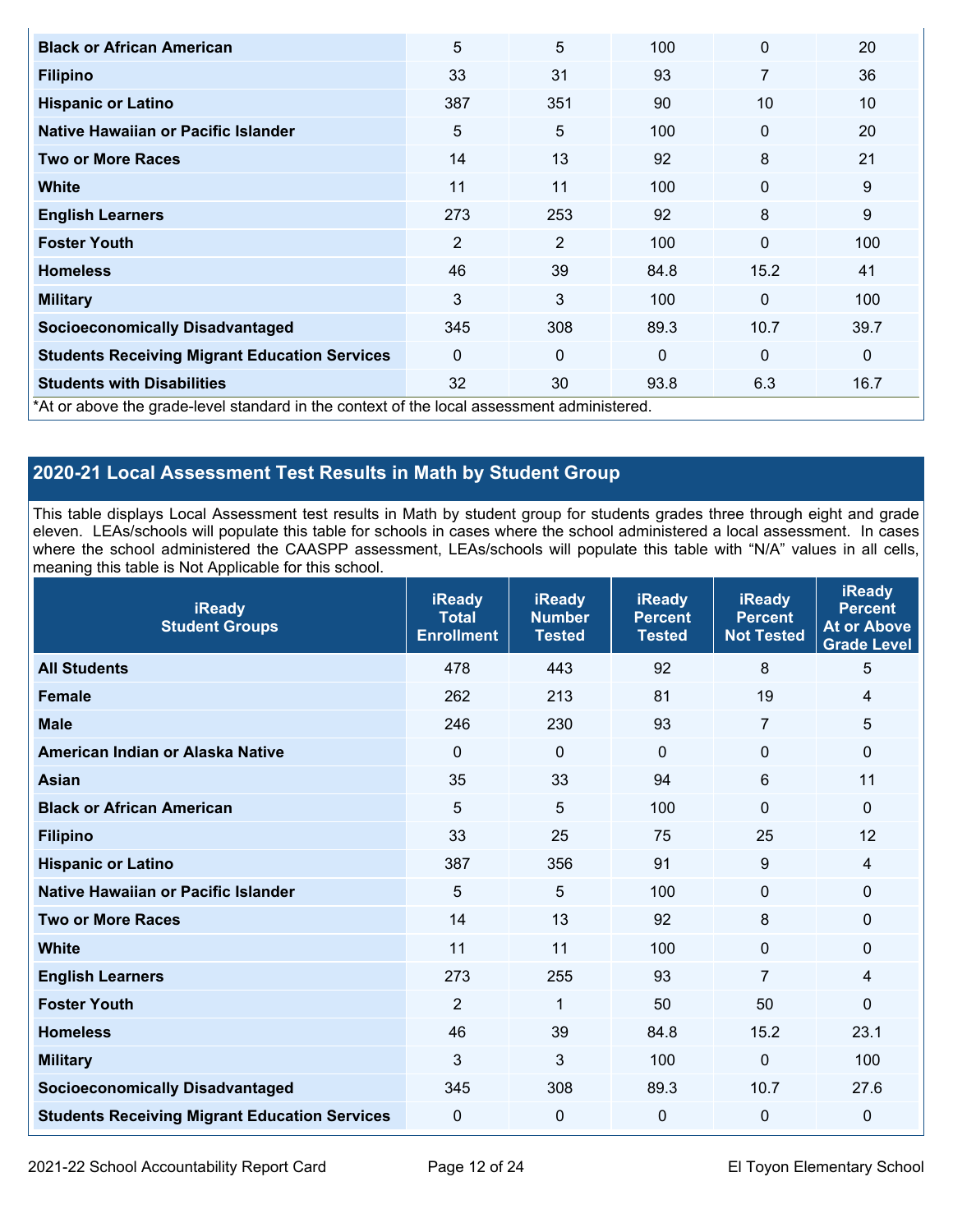| <b>Students with Disabilities</b>                                                                                 | n r<br>JZ |  |  |  |  |  |  |
|-------------------------------------------------------------------------------------------------------------------|-----------|--|--|--|--|--|--|
| المحصولين ويرامح المصوصوص وجوج المجال وحالية والمتلوث وجواليون المرجاء مرجله المربول والمجسم وحالي مرجوات ممراكات |           |  |  |  |  |  |  |

\*At or above the grade-level standard in the context of the local assessment administered.

#### **CAASPP Test Results in Science for All Students**

This table displays the percentage of all students grades five, eight, and High School meeting or exceeding the State Standard.

 resulting summative testing suspension. The Executive Order N-30-20 was issued which waived the assessment, accountability, and reporting requirements for the 2019-2020 school year. The 2019-2020 data cells with N/A values indicate that the 2019-2020 data are not available due to the COVID-19 pandemic and

For any 2020-2021 data cells with N/T values indicate that this school did not test students using the CAASPP Science.

| <b>Subject</b>                                  | <b>School</b> | <b>School</b> | <b>District</b>   | <b>District</b> | State   | State <sup>1</sup> |
|-------------------------------------------------|---------------|---------------|-------------------|-----------------|---------|--------------------|
|                                                 | 2019-20       | 2020-21       | $ 2019-20\rangle$ | 2020-21         | 2019-20 | 2020-21            |
| <b>Science</b><br>(grades 5, 8 and high school) | N/A           | ΝT            | N/A               | NT              | N/A     | 28.72              |

#### **2020-21 CAASPP Test Results in Science by Student Group**

 This table displays CAASPP test results in Science by student group for students grades five, eight, and High School. For any data cells with N/T values indicate that this school did not test students using the CAASPP Science.

| <b>Student Group</b>                                 | <b>Total</b><br><b>Enrollment</b> | <b>Number</b><br><b>Tested</b> | <b>Percent</b><br><b>Tested</b> | <b>Percent</b><br><b>Not Tested</b> | <b>Percent</b><br><b>Met or</b><br><b>Exceeded</b> |
|------------------------------------------------------|-----------------------------------|--------------------------------|---------------------------------|-------------------------------------|----------------------------------------------------|
| <b>All Students</b>                                  | 55                                | <b>NT</b>                      | <b>NT</b>                       | <b>NT</b>                           | <b>NT</b>                                          |
| <b>Female</b>                                        | 29                                | <b>NT</b>                      | <b>NT</b>                       | <b>NT</b>                           | <b>NT</b>                                          |
| <b>Male</b>                                          | 26                                | <b>NT</b>                      | <b>NT</b>                       | <b>NT</b>                           | <b>NT</b>                                          |
| American Indian or Alaska Native                     | 0                                 | $\mathbf 0$                    | $\mathbf 0$                     | $\mathbf 0$                         | $\mathbf 0$                                        |
| <b>Asian</b>                                         | --                                | <b>NT</b>                      | <b>NT</b>                       | <b>NT</b>                           | <b>NT</b>                                          |
| <b>Black or African American</b>                     |                                   | <b>NT</b>                      | <b>NT</b>                       | <b>NT</b>                           | <b>NT</b>                                          |
| <b>Filipino</b>                                      | --                                | <b>NT</b>                      | <b>NT</b>                       | <b>NT</b>                           | <b>NT</b>                                          |
| <b>Hispanic or Latino</b>                            | 39                                | <b>NT</b>                      | <b>NT</b>                       | <b>NT</b>                           | <b>NT</b>                                          |
| Native Hawaiian or Pacific Islander                  | --                                | <b>NT</b>                      | <b>NT</b>                       | <b>NT</b>                           | <b>NT</b>                                          |
| <b>Two or More Races</b>                             |                                   | <b>NT</b>                      | <b>NT</b>                       | <b>NT</b>                           | <b>NT</b>                                          |
| <b>White</b>                                         | $-$                               | <b>NT</b>                      | <b>NT</b>                       | <b>NT</b>                           | <b>NT</b>                                          |
| <b>English Learners</b>                              | 19                                | <b>NT</b>                      | <b>NT</b>                       | <b>NT</b>                           | <b>NT</b>                                          |
| <b>Foster Youth</b>                                  | 0                                 | $\mathbf 0$                    | $\mathbf 0$                     | $\mathbf 0$                         | $\mathbf 0$                                        |
| <b>Homeless</b>                                      | 18                                | <b>NT</b>                      | <b>NT</b>                       | <b>NT</b>                           | <b>NT</b>                                          |
| <b>Military</b>                                      | $\Omega$                          | $\mathbf 0$                    | $\mathbf 0$                     | $\mathbf 0$                         | $\mathbf 0$                                        |
| <b>Socioeconomically Disadvantaged</b>               | 48                                | <b>NT</b>                      | <b>NT</b>                       | <b>NT</b>                           | <b>NT</b>                                          |
| <b>Students Receiving Migrant Education Services</b> | 0                                 | 0                              | $\mathbf 0$                     | $\mathbf 0$                         | $\mathbf{0}$                                       |
| <b>Students with Disabilities</b>                    | $-$                               | <b>NT</b>                      | <b>NT</b>                       | <b>NT</b>                           | <b>NT</b>                                          |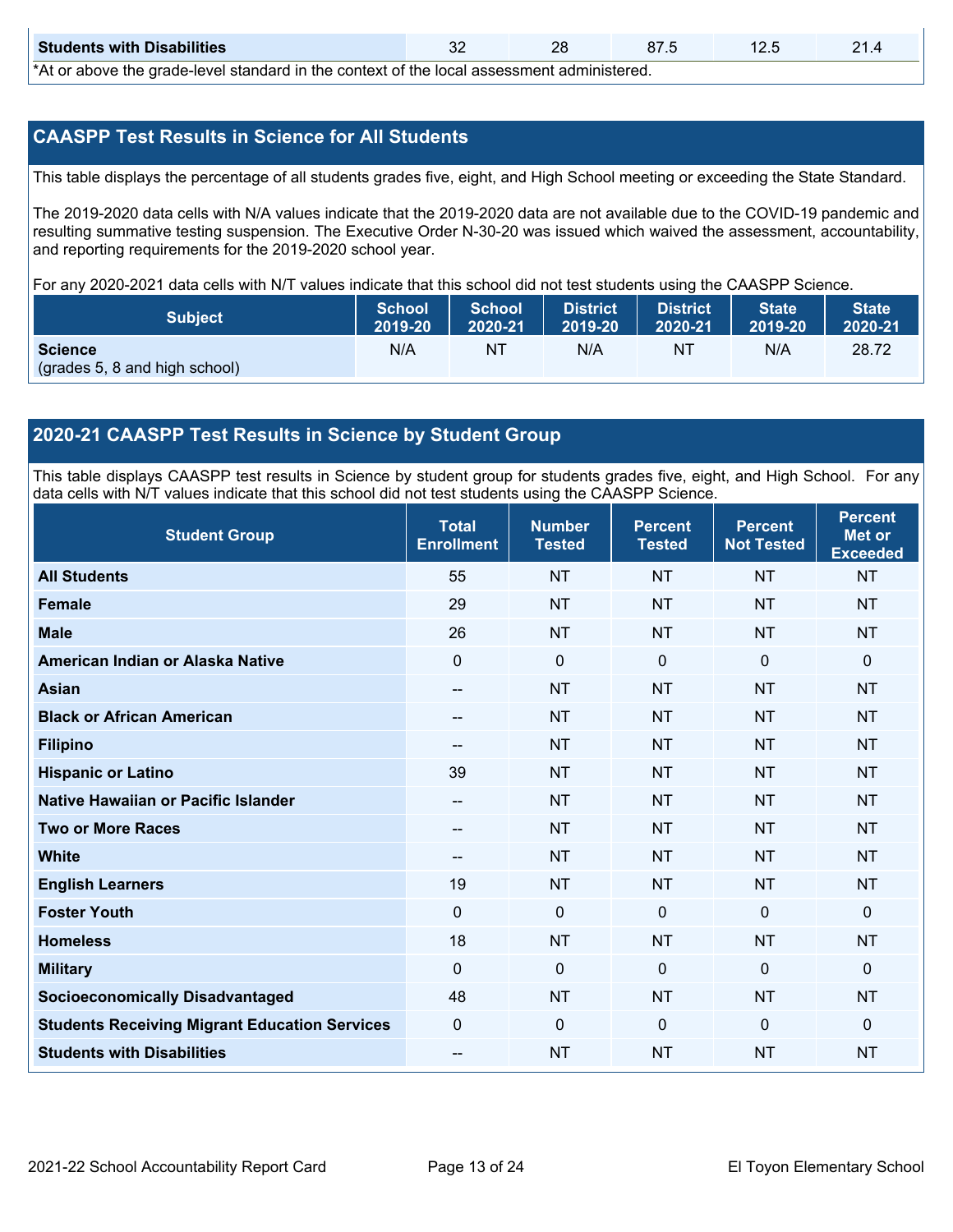# **B. Pupil Outcomes State Priority: Other Pupil Outcomes**

 Pupil Outcomes (Priority 8): Pupil outcomes in the subject area of physical The SARC provides the following information relevant to the State priority: Other education.

### **2020-21 California Physical Fitness Test Results**

 Due to the COVID-19 crisis, the Physical Fitness Test was suspended during the 2020-2021 school year and therefore no data are reported and each cell in this table is populated with "N/A."

| <b>Grade Level</b> | <b>Four of Six Fitness Standards</b> | <b>Five of Six Fitness Standards   Six of Six Fitness Standards</b> | Percentage of Students Meeting   Percentage of Students Meeting   Percentage of Students Meeting |
|--------------------|--------------------------------------|---------------------------------------------------------------------|--------------------------------------------------------------------------------------------------|
| Grade 5            | N/A                                  | N/A                                                                 | N/A                                                                                              |
| Grade 7            | N/A                                  | N/A                                                                 | N/A                                                                                              |
| Grade 9            | N/A                                  | N/A                                                                 | N/A                                                                                              |

# **C. Engagement State Priority: Parental Involvement**

The SARC provides the following information relevant to the State priority: Parental Involvement (Priority 3): Efforts the school district makes to seek parent input in making decisions regarding the school district and at each school site.

#### **2021-22 Opportunities for Parental Involvement**

Contact Person Name: Veronica Fonseca Phone Number: (619) 336-8052

(Due to Covid-19 restrictions all volunteer activities have been suspended.)

Under normal school conditions:

- Accelerated Reader Picnics
- Monthly Family Reading Fridays
- Parent Workshops (Done Virtually)
- Room Parents
- SBAC Award Metals Recognition
- Electronic Marquee
- Weekly phone calls, emails, and texts to families for important updates
- Peachjar communication: Paperless information for parents
- School Messenger
- End of Year Awards Ceremony (Done Virtually)
- Family Math Night
- Family Movie Night & Family Dance Night
- The Parent Education classes (Done virtually)
- Parent/Teacher Association (PTA)
- Parent Volunteer Workshop
- Welcome Back BBQ
- Monthly coffee with the principal (Done virtually)
- PeaceBuilders
- School Newsletters
- **Spring Festival**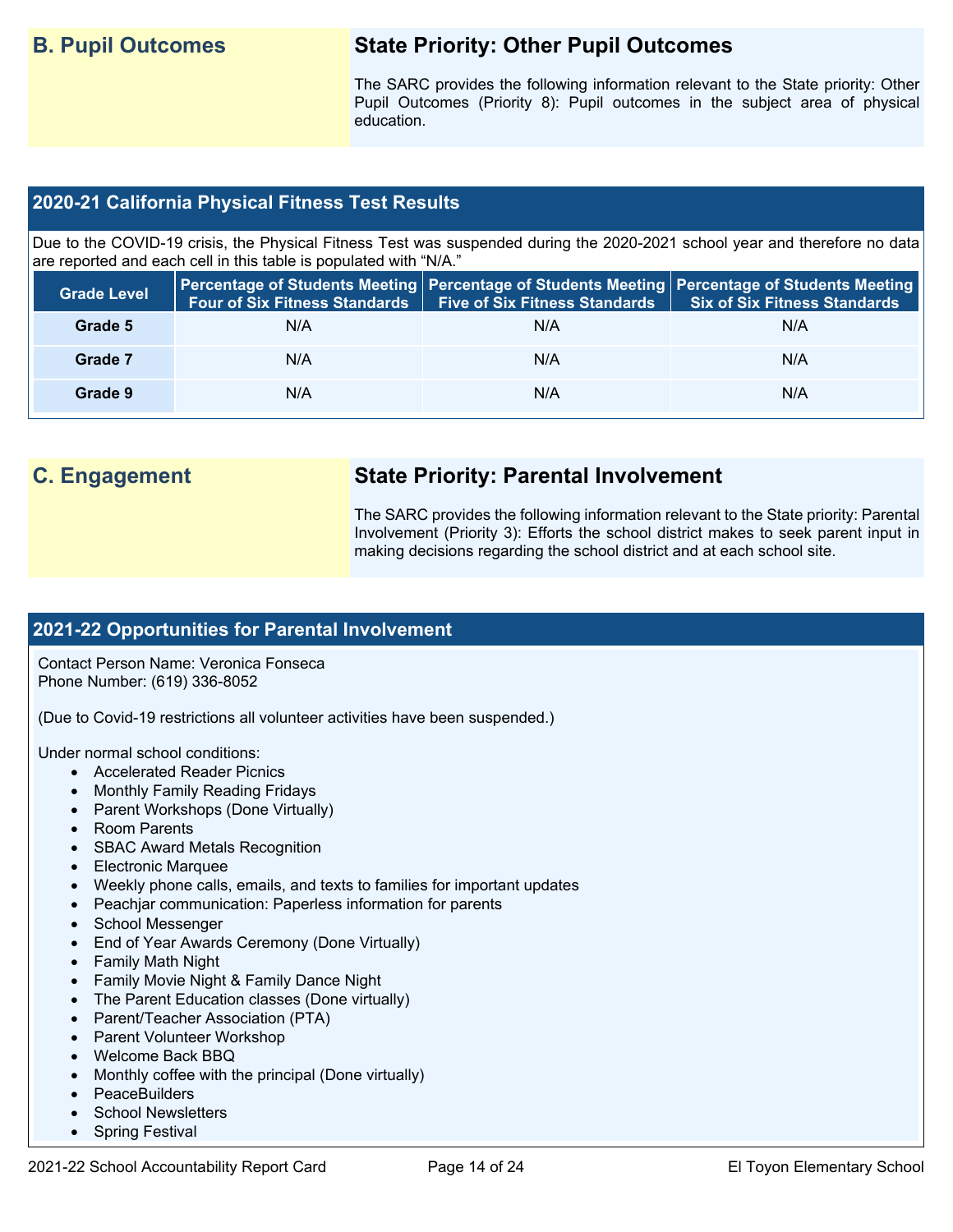- Student of the Month Assemblies (Done virtually)
- Talent Show

### **2020-21 Chronic Absenteeism by Student Group**

| <b>Student Group</b>                                 | <b>Cumulative</b><br><b>Enrollment</b> | <b>Chronic</b><br><b>Absenteeism</b><br><b>Eligible Enrollment</b> | <b>Chronic</b><br><b>Absenteeism</b><br><b>Count</b> | <b>Chronic</b><br><b>Absenteeism</b><br>Rate |
|------------------------------------------------------|----------------------------------------|--------------------------------------------------------------------|------------------------------------------------------|----------------------------------------------|
| <b>All Students</b>                                  | 466                                    | 456                                                                | 90                                                   | 19.7                                         |
| <b>Female</b>                                        | 222                                    | 217                                                                | 43                                                   | 19.8                                         |
| <b>Male</b>                                          | 244                                    | 239                                                                | 47                                                   | 19.7                                         |
| American Indian or Alaska Native                     | $\Omega$                               | 0                                                                  | $\Omega$                                             | 0.0                                          |
| <b>Asian</b>                                         | 10                                     | 10                                                                 | 1                                                    | 10.0                                         |
| <b>Black or African American</b>                     | 10                                     | 6                                                                  | 1                                                    | 16.7                                         |
| <b>Filipino</b>                                      | 34                                     | 34                                                                 | $\mathbf 1$                                          | 2.9                                          |
| <b>Hispanic or Latino</b>                            | 377                                    | 373                                                                | 82                                                   | 22.0                                         |
| Native Hawaiian or Pacific Islander                  | 4                                      | 3                                                                  | $\mathbf{1}$                                         | 33.3                                         |
| <b>Two or More Races</b>                             | 9                                      | 9                                                                  | $\mathbf 1$                                          | 11.1                                         |
| <b>White</b>                                         | 16                                     | 15                                                                 | $\overline{2}$                                       | 13.3                                         |
| <b>English Learners</b>                              | 278                                    | 272                                                                | 61                                                   | 22.4                                         |
| <b>Foster Youth</b>                                  | $\overline{2}$                         | $\overline{2}$                                                     | $\Omega$                                             | 0.0                                          |
| <b>Homeless</b>                                      | 49                                     | 49                                                                 | 15                                                   | 30.6                                         |
| <b>Socioeconomically Disadvantaged</b>               | 389                                    | 383                                                                | 78                                                   | 20.4                                         |
| <b>Students Receiving Migrant Education Services</b> | $\Omega$                               | 0                                                                  | $\Omega$                                             | 0.0                                          |
| <b>Students with Disabilities</b>                    | 40                                     | 39                                                                 | 8                                                    | 20.5                                         |

# **C. Engagement State Priority: School Climate**

 The SARC provides the following information relevant to the State priority: School Climate (Priority 6):

- Pupil suspension rates;
- Pupil expulsion rates; and
- Other local measures on the sense of safety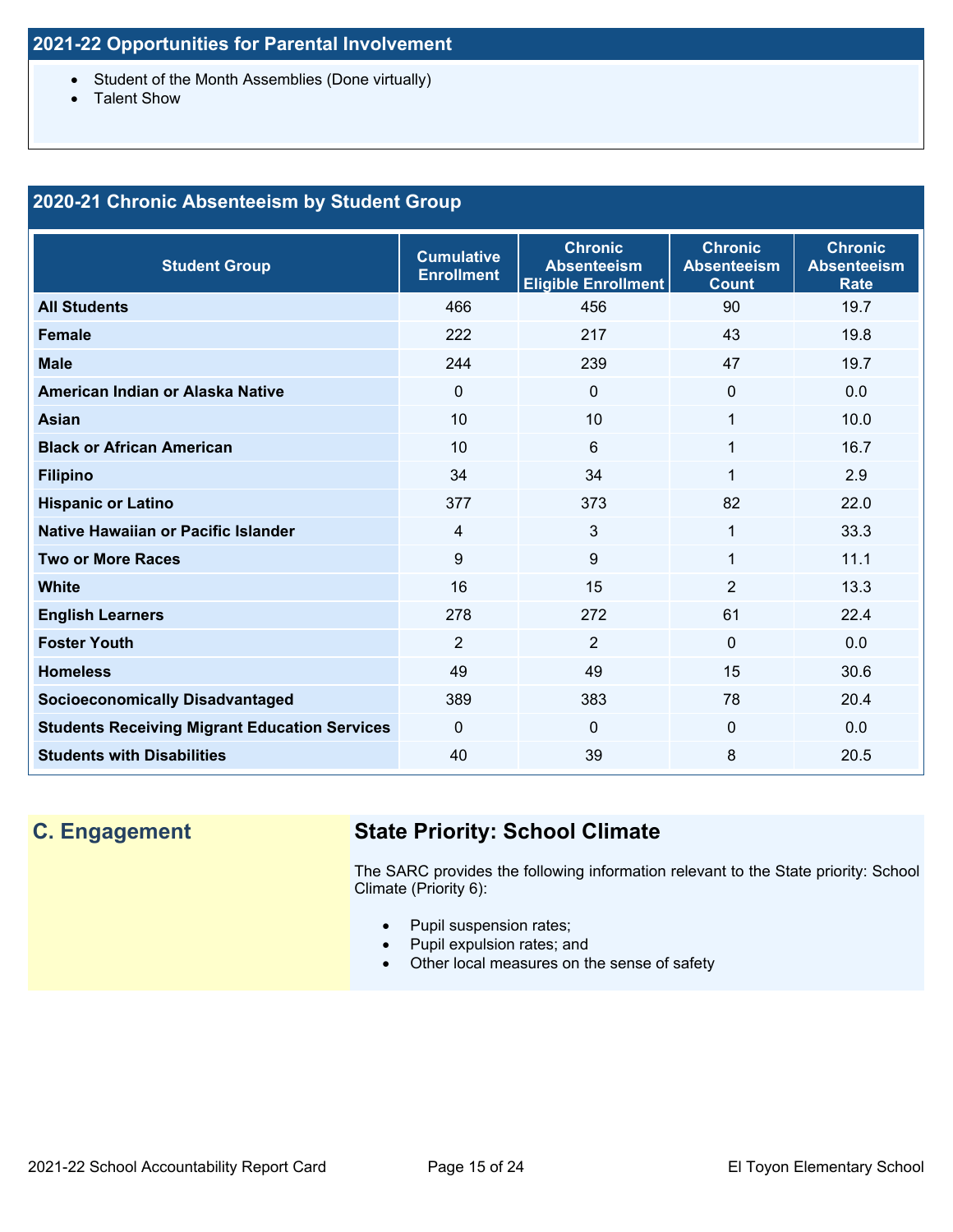#### **Suspensions and Expulsions**

This table displays suspensions and expulsions data collected between July through June, each full school year respectively. This table displays suspensions and expulsions data collected between July through June, each full school year respectively.<br>Data collected during the 2020-21 school year may not be comparable to earlier years of this coll learning mode instruction in response to the COVID-19 pandemic.

| <b>Subject</b>     | <b>School</b><br>2018-19 | <b>School</b><br>2020-21 | <b>District</b><br>2018-19 | <b>District</b><br>2020-21 | <b>State</b><br>2018-19 | <b>State</b><br>2020-21 |
|--------------------|--------------------------|--------------------------|----------------------------|----------------------------|-------------------------|-------------------------|
| <b>Suspensions</b> | 1.75                     | 0.00                     | 1.58                       | 0.00                       | 3.47                    | 0.20                    |
| <b>Expulsions</b>  | 0.00                     | 0.00                     | 0.00                       | 0.00                       | 0.08                    | 0.00                    |

 2019-2020 school year is a partial school year due to the COVID-19 crisis. As such, it would be inappropriate to make any This table displays suspensions and expulsions data collected between July through February, partial school year due to the COVID-19 pandemic. The 2019-2020 suspensions and expulsions rate data are not comparable to other year data because the comparisons in rates of suspensions and expulsions in the 2019-2020 school year compared to other school years.

| <b>Subject</b>     | <b>School</b><br>2019-20 | <b>District</b><br>2019-20 | <b>State</b><br>2019-20 |
|--------------------|--------------------------|----------------------------|-------------------------|
| <b>Suspensions</b> | 0.42                     | 0.78                       | 2.45                    |
| <b>Expulsions</b>  | 0.00                     | 0.00                       | 0.05                    |

#### **2020-21 Suspensions and Expulsions by Student Group**

| <b>Student Group</b>                                 | <b>Suspensions Rate</b> | <b>Expulsions Rate</b> |
|------------------------------------------------------|-------------------------|------------------------|
| <b>All Students</b>                                  | 0.00                    | 0.00                   |
| <b>Female</b>                                        | 0.00                    | 0.00                   |
| <b>Male</b>                                          | 0.00                    | 0.00                   |
| American Indian or Alaska Native                     | 0.00                    | 0.00                   |
| Asian                                                | 0.00                    | 0.00                   |
| <b>Black or African American</b>                     | 0.00                    | 0.00                   |
| <b>Filipino</b>                                      | 0.00                    | 0.00                   |
| <b>Hispanic or Latino</b>                            | 0.00                    | 0.00                   |
| Native Hawaiian or Pacific Islander                  | 0.00                    | 0.00                   |
| <b>Two or More Races</b>                             | 0.00                    | 0.00                   |
| <b>White</b>                                         | 0.00                    | 0.00                   |
| <b>English Learners</b>                              | 0.00                    | 0.00                   |
| <b>Foster Youth</b>                                  | 0.00                    | 0.00                   |
| <b>Homeless</b>                                      | 0.00                    | 0.00                   |
| <b>Socioeconomically Disadvantaged</b>               | 0.00                    | 0.00                   |
| <b>Students Receiving Migrant Education Services</b> | 0.00                    | 0.00                   |
| <b>Students with Disabilities</b>                    | 0.00                    | 0.00                   |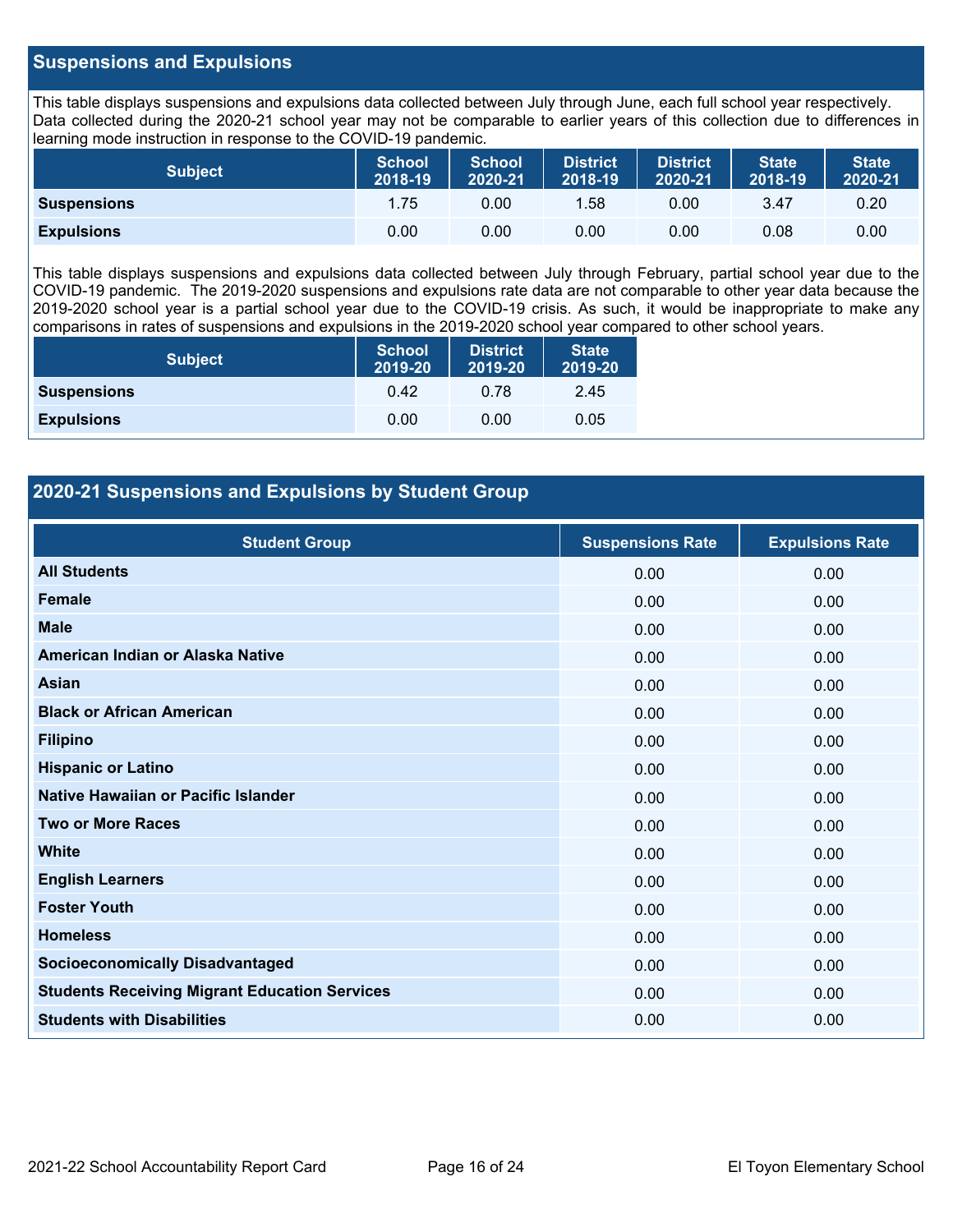#### **2021-22 School Safety Plan**

SB187 Safety Plan

Date the plan was last updated: December 2021

Date the plan was last reviewed with the staff: December 2021

The Comprehensive Safe School Plan includes data regarding school crime, safe school procedures and compliance with laws including: (1) child abuse reporting, (2) disaster response, (3) suspension and expulsion policies, (4) notification of teachers of dangerous pupils, (5) sexual harassment, (6) school-wide dress codes prohibiting gang-related apparel, (7) procedures for safe ingress and egress from school, (8) procedures to ensure a safe and orderly environment conducive to learning, and (9) rules and procedures on school discipline adopted pursuant to Ed Code Sections 35291 and 35291.5. A copy of the plan is available for inspection by the public at each school.

Our staff is committed to maintaining a safe, secure, and aesthetically pleasing environment for our students. The District's Comprehensive Emergency Disaster Plan is aimed at providing security for students, teachers, and family members in case of unexpected and disruptive events.

## **D. Other SARC Information Information Required in the SARC**

 The information in this section is required to be in the SARC but is not included in the state priorities for LCFF.

#### **2018-19 Elementary Average Class Size and Class Size Distribution**

 indicates how many classes fall into each size category (a range of total students per class). The "Other" category is for multi-This table displays the 2018-19 average class size and class size distribution. The columns titled "Number of Classes" grade level classes.

| <b>Grade Level</b> | <b>Average</b><br><b>Class Size</b> | 1-20 Students | Number of Classes with   Number of Classes with   Number of Classes with<br>21-32 Students | 33+ Students |
|--------------------|-------------------------------------|---------------|--------------------------------------------------------------------------------------------|--------------|
| Κ                  | 22                                  |               |                                                                                            |              |
|                    | 19                                  |               |                                                                                            |              |
|                    | 22                                  |               |                                                                                            |              |
|                    | 22                                  |               |                                                                                            |              |
|                    | 26                                  |               |                                                                                            |              |
|                    |                                     |               |                                                                                            |              |
|                    | 27                                  |               |                                                                                            |              |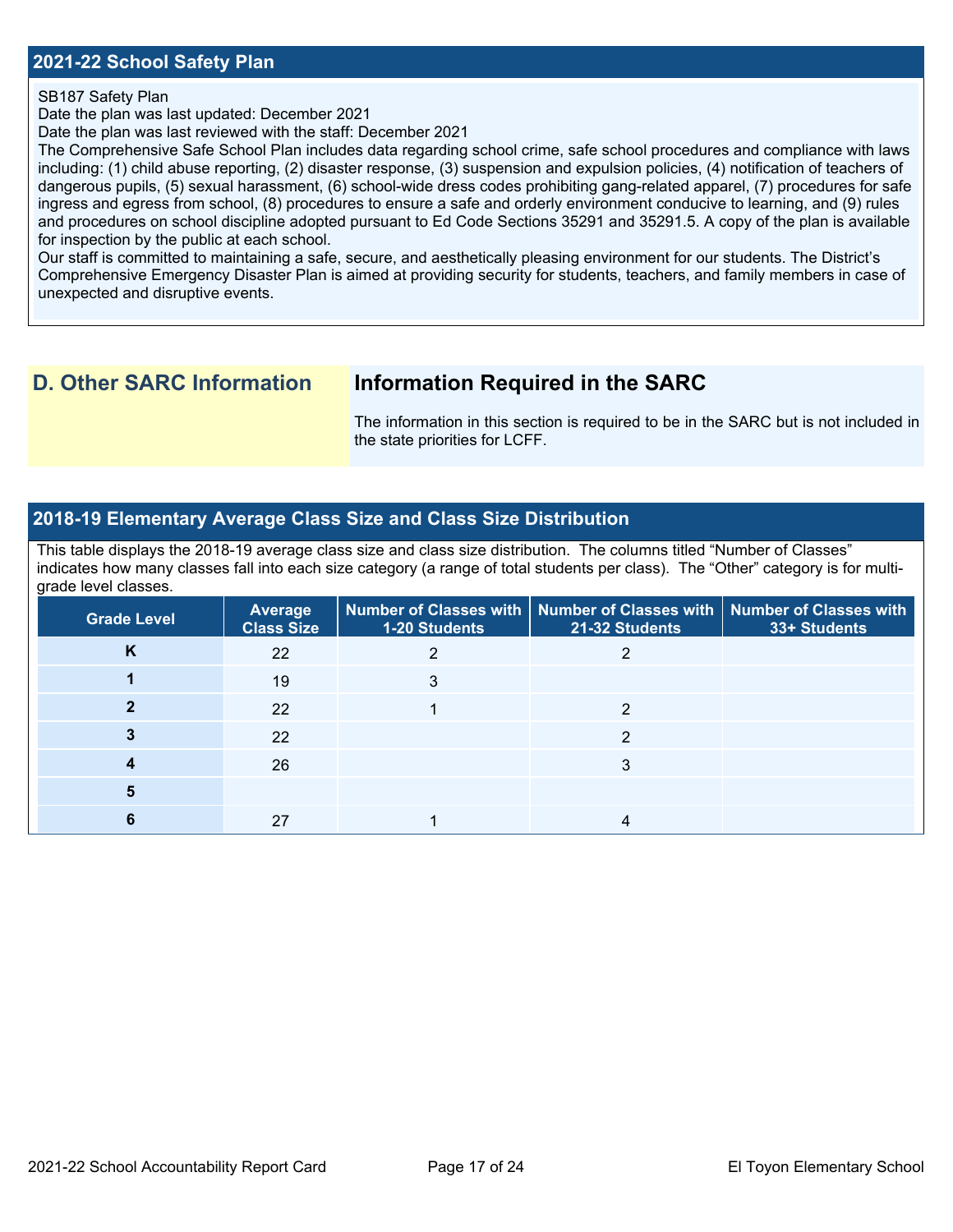#### **2019-20 Elementary Average Class Size and Class Size Distribution**

This table displays the 2019-20 average class size and class size distribution. The columns titled "Number of Classes" indicates how many classes fall into each size category (a range of total students per class). The "Other" category is for multi-grade level classes.

| <b>Grade Level</b> | Average<br><b>Class Size</b> | 1-20 Students | Number of Classes with   Number of Classes with  <br>21-32 Students | Number of Classes with<br>33+ Students |
|--------------------|------------------------------|---------------|---------------------------------------------------------------------|----------------------------------------|
| K                  | 20                           |               |                                                                     |                                        |
|                    | 21                           |               |                                                                     |                                        |
|                    | 18                           |               |                                                                     |                                        |
|                    | 22                           |               | 2                                                                   |                                        |
|                    | 32                           |               |                                                                     |                                        |
| 5                  | 28                           |               | າ                                                                   |                                        |
| 6                  | 27                           |               | 2                                                                   |                                        |
| <b>Other</b>       | 22                           |               | 2                                                                   |                                        |

#### **2020-21 Elementary Average Class Size and Class Size Distribution**

This table displays the 2020-21 average class size and class size distribution. The columns titled "Number of Classes" indicates how many classes fall into each size category (a range of total students per class). The "Other" category is for multi-grade level classes.

| <b>Grade Level</b> | <b>Average</b><br><b>Class Size</b> | 1-20 Students | Number of Classes with   Number of Classes with   Number of Classes with<br>21-32 Students | 33+ Students |
|--------------------|-------------------------------------|---------------|--------------------------------------------------------------------------------------------|--------------|
| K                  | 18                                  | 3             |                                                                                            |              |
|                    | 22                                  |               | 2                                                                                          |              |
|                    | 20                                  |               |                                                                                            |              |
|                    | 23                                  |               | 3                                                                                          |              |
|                    | 33                                  |               |                                                                                            |              |
| 5                  | 26                                  |               | 2                                                                                          |              |
| 6                  | 25                                  |               | 2                                                                                          |              |
| <b>Other</b>       | 17                                  |               |                                                                                            |              |

#### **2020-21 Ratio of Pupils to Academic Counselor**

This table displays the ratio of pupils to Academic Counselor. One full time equivalent (FTE) equals one staff member working full time; one FTE could also represent two staff members who each work 50 percent of full time.

| Title                               | <b>Ratio</b> |
|-------------------------------------|--------------|
| <b>Pupils to Academic Counselor</b> | 878          |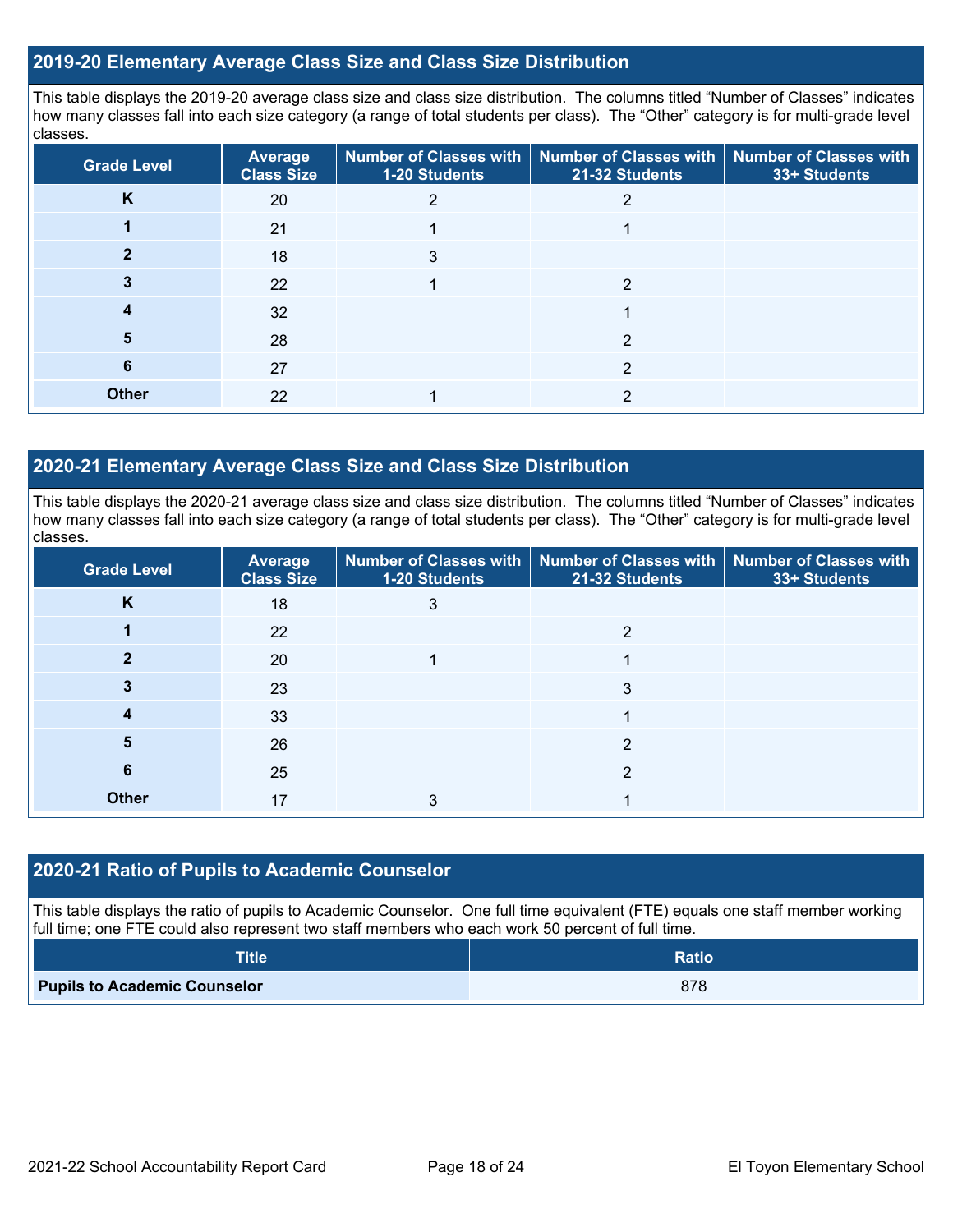#### **2020-21 Student Support Services Staff**

This table displays the number of FTE support staff assigned to this school. One full time equivalent (FTE) equals one staff member working full time; one FTE could also represent two staff members who each work 50 percent of full time.

| <b>Title</b>                                                         | <b>Number of FTE Assigned to School</b> |
|----------------------------------------------------------------------|-----------------------------------------|
| <b>Counselor (Academic, Social/Behavioral or Career Development)</b> | 0.5                                     |
| Library Media Teacher (Librarian)                                    | $\mathbf 0$                             |
| <b>Library Media Services Staff (Paraprofessional)</b>               | $\mathbf 0$                             |
| <b>Psychologist</b>                                                  | 0.5                                     |
| <b>Social Worker</b>                                                 | $\Omega$                                |
| <b>Speech/Language/Hearing Specialist</b>                            | 1.5                                     |
| <b>Resource Specialist (non-teaching)</b>                            | $\mathbf{0}$                            |
| <b>Other</b>                                                         | 1.9                                     |

## **2019-20 Expenditures Per Pupil and School Site Teacher Salaries**

 This table displays the 2019-20 expenditures per pupil and average teach salary for this school. Cells with N/A values do not require data.

| <b>Level</b>                                         | <b>Total</b><br><b>Expenditures</b><br><b>Per Pupil</b> | <b>Expenditures</b><br><b>Per Pupil</b><br>(Restricted) | <b>Expenditures</b><br><b>Per Pupil</b><br>(Unrestricted) | Average<br><b>Teacher</b><br><b>Salary</b> |
|------------------------------------------------------|---------------------------------------------------------|---------------------------------------------------------|-----------------------------------------------------------|--------------------------------------------|
| <b>School Site</b>                                   | \$7,263                                                 | \$570                                                   | \$6,693                                                   | \$80,399                                   |
| <b>District</b>                                      | N/A                                                     | N/A                                                     | \$6.447                                                   | \$83,098                                   |
| <b>Percent Difference - School Site and District</b> | N/A                                                     | N/A                                                     | 3.7                                                       | $-3.3$                                     |
| <b>State</b>                                         |                                                         |                                                         | \$8.444                                                   | \$82,431                                   |
| <b>Percent Difference - School Site and State</b>    | N/A                                                     | N/A                                                     | $-23.1$                                                   | $-2.5$                                     |

## **2020-21 Types of Services Funded**

In addition to the State General Fund, National School District receives state and federal funding for the following categorical, special education, and other support programs.

Title I \$97,559 LCAP Supplemental and Concentration funds \$27,506 Total \$125,065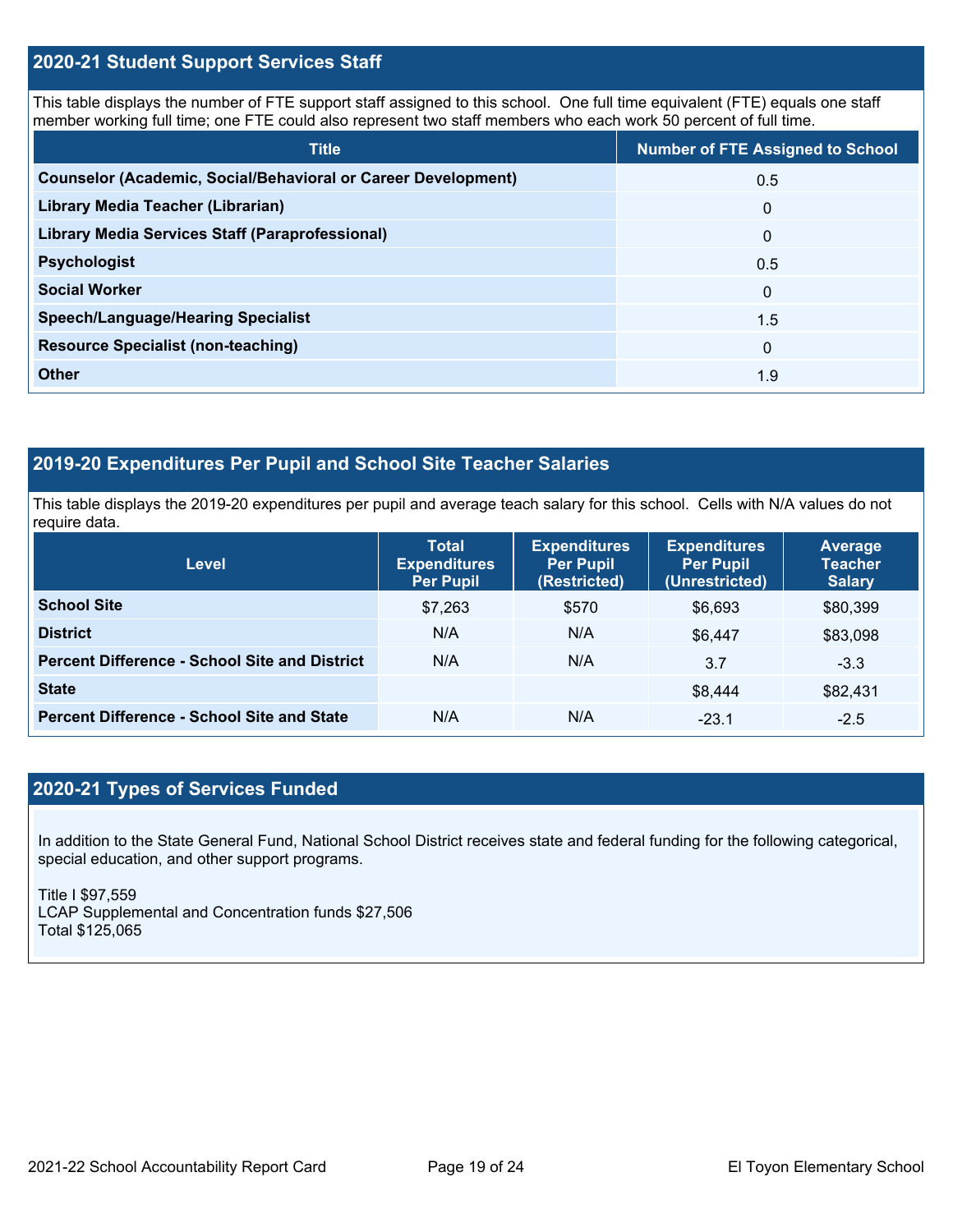#### **2019-20 Teacher and Administrative Salaries**

This table displays the 2019-20 Teacher and Administrative salaries. For detailed information on salaries, see the CDE Certification Salaries & Benefits web page at<http://www.cde.ca.gov/ds/fd/cs/>.

| Category                                             | <b>District</b><br><b>Amount</b> | <b>State Average</b><br>for Districts<br>in Same Category |
|------------------------------------------------------|----------------------------------|-----------------------------------------------------------|
| <b>Beginning Teacher Salary</b>                      | \$49,557                         | \$51,450                                                  |
| <b>Mid-Range Teacher Salary</b>                      | \$73,699                         | \$80,263                                                  |
| <b>Highest Teacher Salary</b>                        | \$106,425                        | \$101,012                                                 |
| <b>Average Principal Salary (Elementary)</b>         | \$136,181                        | \$128,082                                                 |
| <b>Average Principal Salary (Middle)</b>             | \$0                              | \$132,453                                                 |
| <b>Average Principal Salary (High)</b>               | \$0                              | \$134,792                                                 |
| <b>Superintendent Salary</b>                         | \$210,492                        | \$197,968                                                 |
| <b>Percent of Budget for Teacher Salaries</b>        | 34%                              | 34%                                                       |
| <b>Percent of Budget for Administrative Salaries</b> | 5%                               | 6%                                                        |

#### **Professional Development**

 The district calendar earmarks full days and early release time for providing site-based virtual professional development for all throughout the year. During the 2021-22 school year all teachers at El Toyon School will receive approximately 30 hours of around the area of mathematics and ELA was selected in response to the needs highlighted in our CAASPP data. In the area of language arts, all of our teachers will receive in-depth virtual professional development in the California ELA/ELD framework. teachers will receive virtual staff development on the implementation and best practices used for these reading baskets for delivery. In addition, all teachers have received professional development on how to run restorative circles in their virtual collaboration, ELA Benchmark curriculum, curriculum training in writing, language arts and mathematics, as well as specific the school administrator. The District also assists in the coordination of BTSA Induction Support for year one and two teachers. The selection of focus areas for on-going virtual professional development is based on a careful analysis of achievement data. teachers. Teachers also have opportunities to attend conferences and district-wide professional development virtually professional development in mathematics through the University of California Irvine subject matter project. This professional development will empower our teachers to deliver a cohesive, common core curriculum based on the CCSS. The project includes hands-on, research-based professional development, standards-based curriculum guides and unit plans aligned to the Common Core to assist our teachers in the implementation of our GoMath adoption. The Irvine Math Project team is comprised of classroom practitioners, math content experts, and math education researchers. A focus on professional development The ELA/ELD framework professional development has been selected as an area of focus due to our high numbers of English language learners and the need for teachers to be excellent discerners of curriculum and materials needed to deliver robust and rigorous lessons. Both these areas of focus have been delivered through teacher release days virtually, bi-weekly data team meetings, collaboration days and weekly staff meetings, off the clock offerings and during individual teacher planning days. We have four Teachers on Special Assignment (TOSA) that provide virtual workshops in the area of Language Arts and English Language Development. We also have credentialed teachers that provide Engineering is Elementary lessons for students. This provides opportunity for the Language Arts and ELD workshops. With our new English Language Arts adoption, all teachers will receive staff development in the implementation of our newly adopted BENCHMARK materials. To support daily, robust and rigorous reading, our district office has adopted the American Reading Company 100 book libraries. All students. Our counselors have received training on the Sanford Harmony social-emotional curriculum which they will deliver in each classroom. Counselors will deliver this curriculum in all classrooms while teachers support the implementation and lesson classrooms in order to deliver Tier I positive behavior interventions and supports to all students. The focus for teacher trainings include effective instructional strategies for implementation of Common Core Standards, best practices for Data Teams training to support the needs of English Learners. Teachers of students with special needs and teachers of newcomer students also receive specialized training to assist them in meeting the unique needs of their students. This virtual professional development is provided in various formats, including whole staff group, grade-level teams, and through individual mentoring by Teachers who are experiencing difficulty or need improvement have access to the PAR (Peer Assistance Review) Program.

This table displays the number of school days dedicated to staff development and continuous improvement.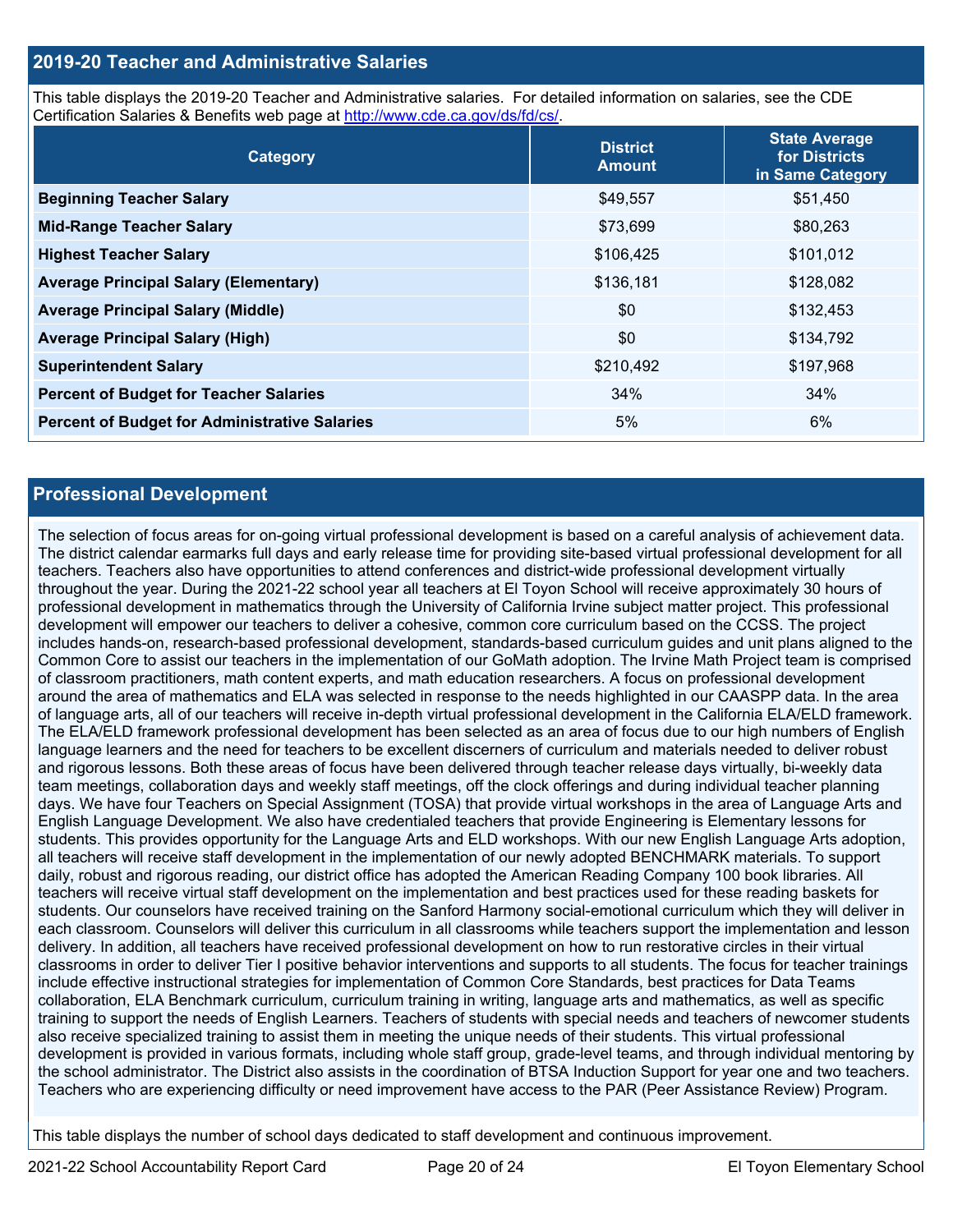| <b>Professional Development</b>                                                 |    |    |    |
|---------------------------------------------------------------------------------|----|----|----|
| <b>Subject</b>                                                                  |    |    |    |
| Number of school days dedicated to Staff Development and Continuous Improvement | 26 | 16 | 19 |

# **National School District 2020-21 Local Accountability Report Card (LARC) Addendum**

# **Local Accountability Report Card (LARC) Addendum**



2020-21 Local Accountability Report **On July 14, 2021, the California State Board of Education (SBE) determined that** the California Department of Education (CDE) will use the SARC as the mechanism Card (LARC) Addendum Overview the California Department of Education (CDE) will use the SARC as the mechanism<br>to conduct a one-time data collection of the LEA-level aggregate test results of all school's local assessments administered during the 2020–2021 school year in order to meet the federal Every Students Succeeds Act (ESSA) reporting requirement for the Local Educational Agency Accountability Report Cards (LARCs).

> Each local educational agency (LEA) is responsible for preparing and posting their annual LARC in accordance with the federal ESSA. As a courtesy, the CDE prepares and posts the LARCs on behalf of all LEAs.

> to report their aggregate local assessments test results at the LEA-level to the CDE by populating the tables below via the SARC. These data will be used to meet the Only for the 2020–2021 school year and the 2020–2021 LARCs, LEAs are required LEAs' federal requirement for their LARCs. Note that it is the responsibility of the school and LEA to ensure that all student privacy and suppression rules are in place when reporting data in Tables 3 and 4 in the Addendum, as applicable.

> The tables below are not part of the SBE approved 2020–2021 SARC template but rather are the mechanism by which these required data will be collected from LEAs.

> For purposes of the LARC and the following tables, an LEA is defined as a school district, a county office of education, or a direct funded charter school.

| 2021-22 District Contact Information |                                 |  |  |  |
|--------------------------------------|---------------------------------|--|--|--|
| <b>District Name</b>                 | <b>National School District</b> |  |  |  |
| <b>Phone Number</b>                  | $(619)$ 336-7500                |  |  |  |
| Superintendent                       | Dr. Leighangela Brady           |  |  |  |
| <b>Email Address</b>                 | lbrady@nsd.us                   |  |  |  |
| <b>District Website Address</b>      | www.nsd.us                      |  |  |  |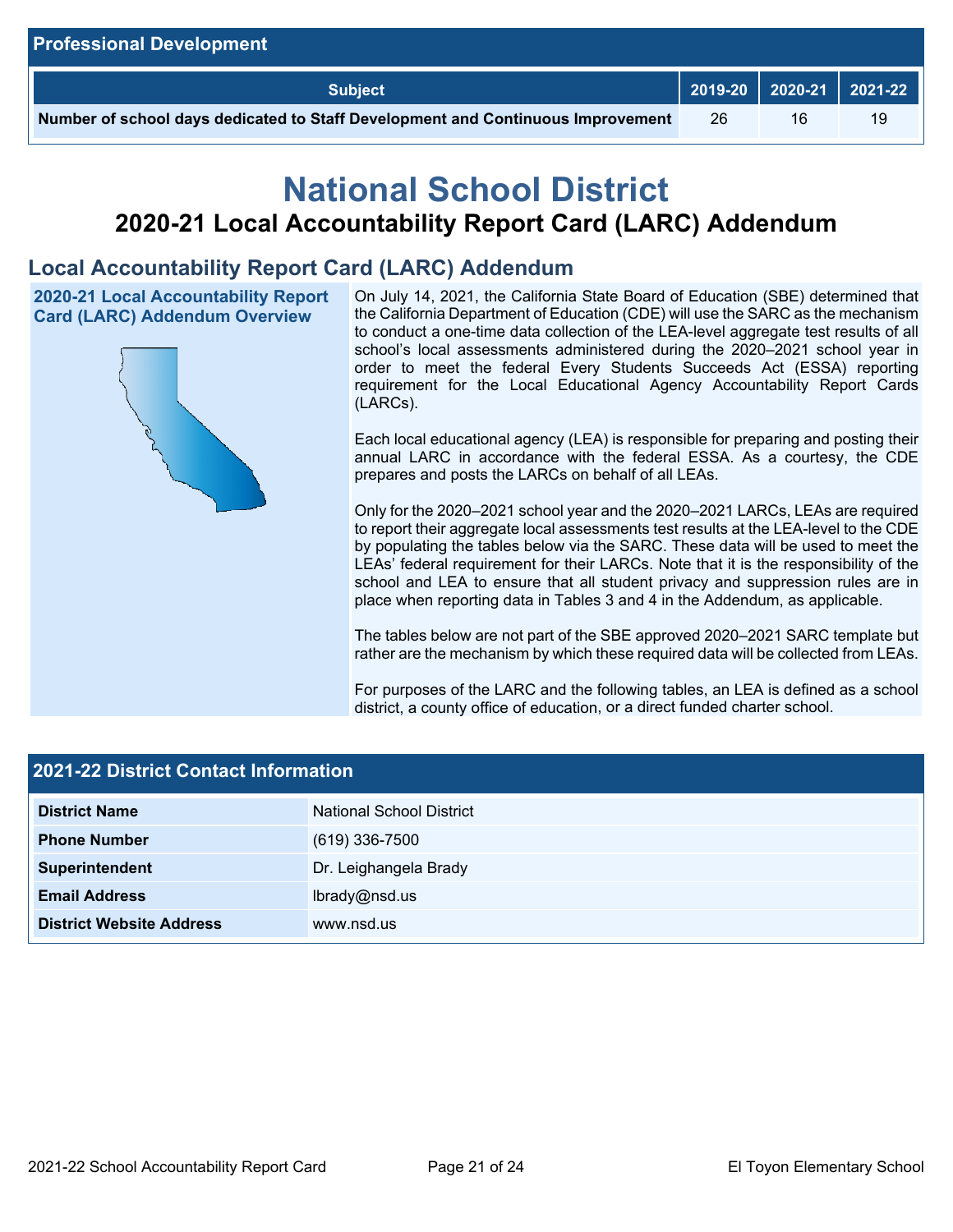### **2020-21 CAASPP Test Results in ELA by Student Group**

 and completing a state-administered assessment. The CDE will populate this table for schools in cases where the school CDE will populate this table with "NT" values, meaning this school did not test students using the CAASPP. See the local This table displays CAASPP test results in ELA by student group for students grades three through eight and grade eleven taking administered the CAASPP assessment. In cases where the school administered a local assessment instead of CAASPP, the assessment(s) table for more information.

| <b>CAASPP</b><br><b>Student Groups</b>               | <b>CAASPP</b><br><b>Total</b><br><b>Enrollment</b> | <b>CAASPP</b><br><b>Number</b><br><b>Tested</b> | <b>CAASPP</b><br><b>Percent</b><br><b>Tested</b> | <b>CAASPP</b><br><b>Percent</b><br><b>Not Tested</b> | <b>CAASPP</b><br><b>Percent</b><br><b>Met or</b><br><b>Exceeded</b> |
|------------------------------------------------------|----------------------------------------------------|-------------------------------------------------|--------------------------------------------------|------------------------------------------------------|---------------------------------------------------------------------|
| <b>All Students</b>                                  | 2815                                               | $\overline{2}$                                  | 0.07                                             | 99.93                                                | $\overline{\phantom{m}}$                                            |
| <b>Female</b>                                        | 1375                                               | $\mathbf 0$                                     | 0.00                                             | 100.00                                               |                                                                     |
| <b>Male</b>                                          | 1438                                               | $\overline{2}$                                  | 0.14                                             | 99.86                                                | --                                                                  |
| American Indian or Alaska Native                     | --                                                 | --                                              | $\overline{\phantom{m}}$                         | --                                                   | --                                                                  |
| <b>Asian</b>                                         | 47                                                 | 0                                               | 0.00                                             | 100.00                                               |                                                                     |
| <b>Black or African American</b>                     | 34                                                 | 0                                               | 0.00                                             | 100.00                                               |                                                                     |
| <b>Filipino</b>                                      | 219                                                | 0                                               | 0.00                                             | 100.00                                               |                                                                     |
| <b>Hispanic or Latino</b>                            | 2345                                               | 1                                               | 0.04                                             | 99.96                                                |                                                                     |
| <b>Native Hawaiian or Pacific Islander</b>           | 19                                                 | $\mathbf 0$                                     | 0.00                                             | 100.00                                               |                                                                     |
| <b>Two or More Races</b>                             | 91                                                 | $\mathbf{1}$                                    | 1.10                                             | 98.90                                                |                                                                     |
| <b>White</b>                                         | 58                                                 | $\Omega$                                        | 0.00                                             | 100.00                                               | $\hspace{0.05cm}$                                                   |
| <b>English Learners</b>                              | 1412                                               | $\mathbf{1}$                                    | 0.07                                             | 99.93                                                |                                                                     |
| <b>Foster Youth</b>                                  |                                                    | $\overline{\phantom{0}}$                        | $-$                                              |                                                      |                                                                     |
| <b>Homeless</b>                                      | 320                                                | 0                                               | 0.00                                             | 100.00                                               | --                                                                  |
| <b>Military</b>                                      | 13                                                 | 0                                               | 0.00                                             | 100.00                                               | --                                                                  |
| <b>Socioeconomically Disadvantaged</b>               | 2021                                               | $\overline{2}$                                  | 0.10                                             | 99.90                                                | --                                                                  |
| <b>Students Receiving Migrant Education Services</b> | $\mathbf{0}$                                       | $\mathbf 0$                                     | $\mathbf 0$                                      | 0                                                    | $\Omega$                                                            |
| <b>Students with Disabilities</b>                    | 379                                                | $\overline{2}$                                  | 0.53                                             | 99.47                                                |                                                                     |